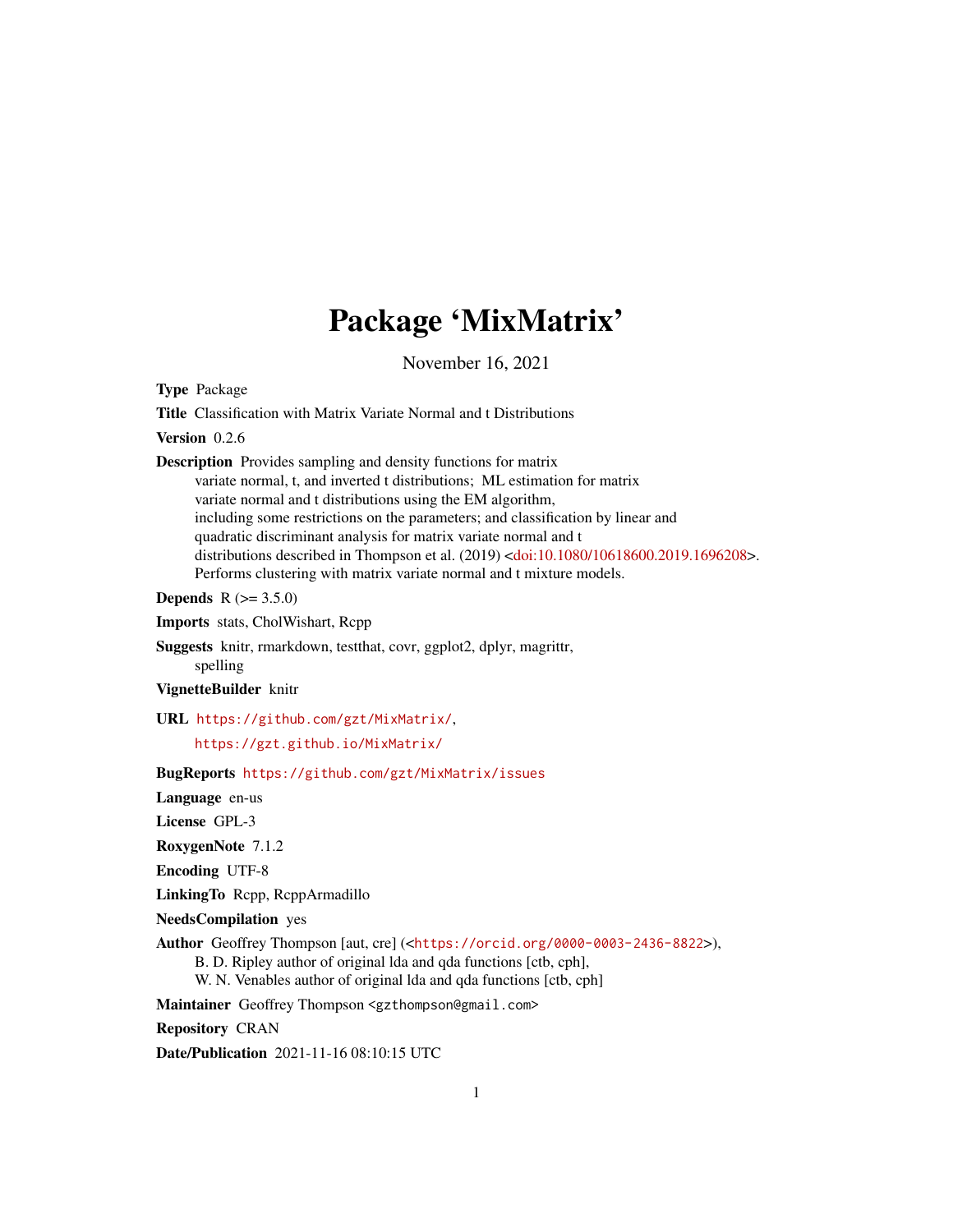## <span id="page-1-0"></span>R topics documented:

| Index | 25 |
|-------|----|
|       |    |
|       |    |
|       |    |
|       |    |
|       |    |
|       |    |
|       |    |
|       |    |
|       |    |
|       |    |
|       |    |
|       |    |
|       |    |
|       |    |

ARgenerate *Generate a unit AR(1) covariance matrix*

#### Description

generate AR(1) correlation matrices

#### Usage

ARgenerate(n, rho)

#### Arguments

| n,  | number of columns/rows |
|-----|------------------------|
| rho | correlation parameter  |

### Value

Toeplitz  $n \times n$  matrix with 1 on the diagonal and  $rho^k$  on the other diagonals, where k is distance from the main diagonal. Used internally but it is useful for generating your own random matrices.

#### See Also

[stats::toeplitz\(\)](#page-0-0)

#### Examples

ARgenerate(6, .9)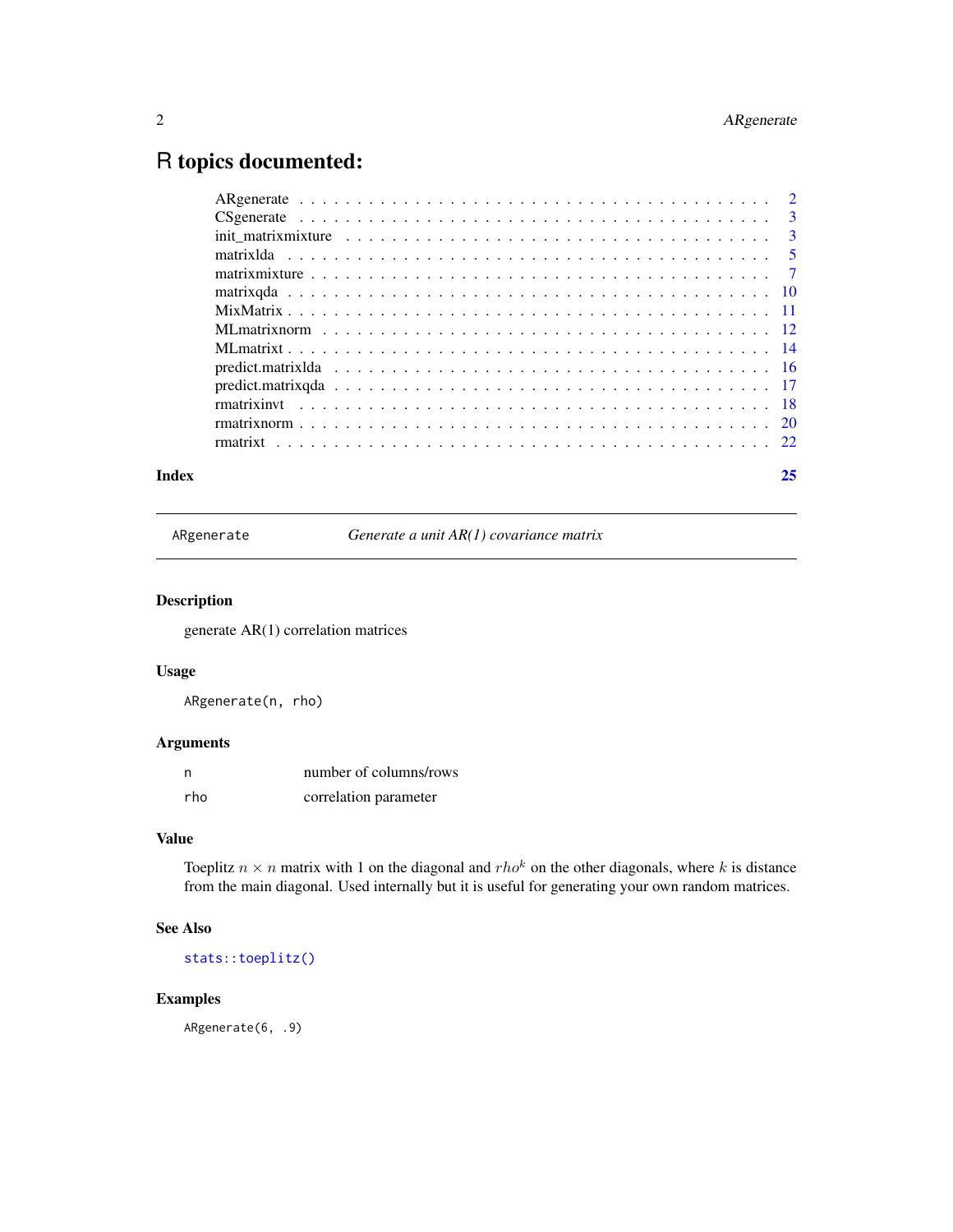<span id="page-2-0"></span>

Generate a compound symmetric correlation matrix

#### Usage

```
CSgenerate(n, rho)
```
#### Arguments

|     | number of dimensions                                                             |
|-----|----------------------------------------------------------------------------------|
| rho | off-diagonal element - a correlation between -1 and 1. Will warn if less than 0. |

#### Value

returns an  $n \times n$  matrix with 1 on the diagonal and rho on the off-diagonal.

#### Examples

```
# generates a covariance matrix with 1 on the main diagonal
# and 0.5 on the off-diagonal elements.
CSgenerate(3, .5)
```
<span id="page-2-1"></span>init\_matrixmixture *Initializing settings for Matrix Mixture Models*

#### Description

Providing this will generate a list suitable for use as the init argument in the matrixmixture function. Either provide data and it will select centers and variance matrices to initialize or provide initial values and it will format them as expected for the function.

#### Usage

```
init_matrixmixture(
  data,
 prior = NULL,
 K = length(prior),
  centers = NULL,
 U = NULL,
  V = NULL,centermethod = "kmeans",
  varmethod = "identity",
```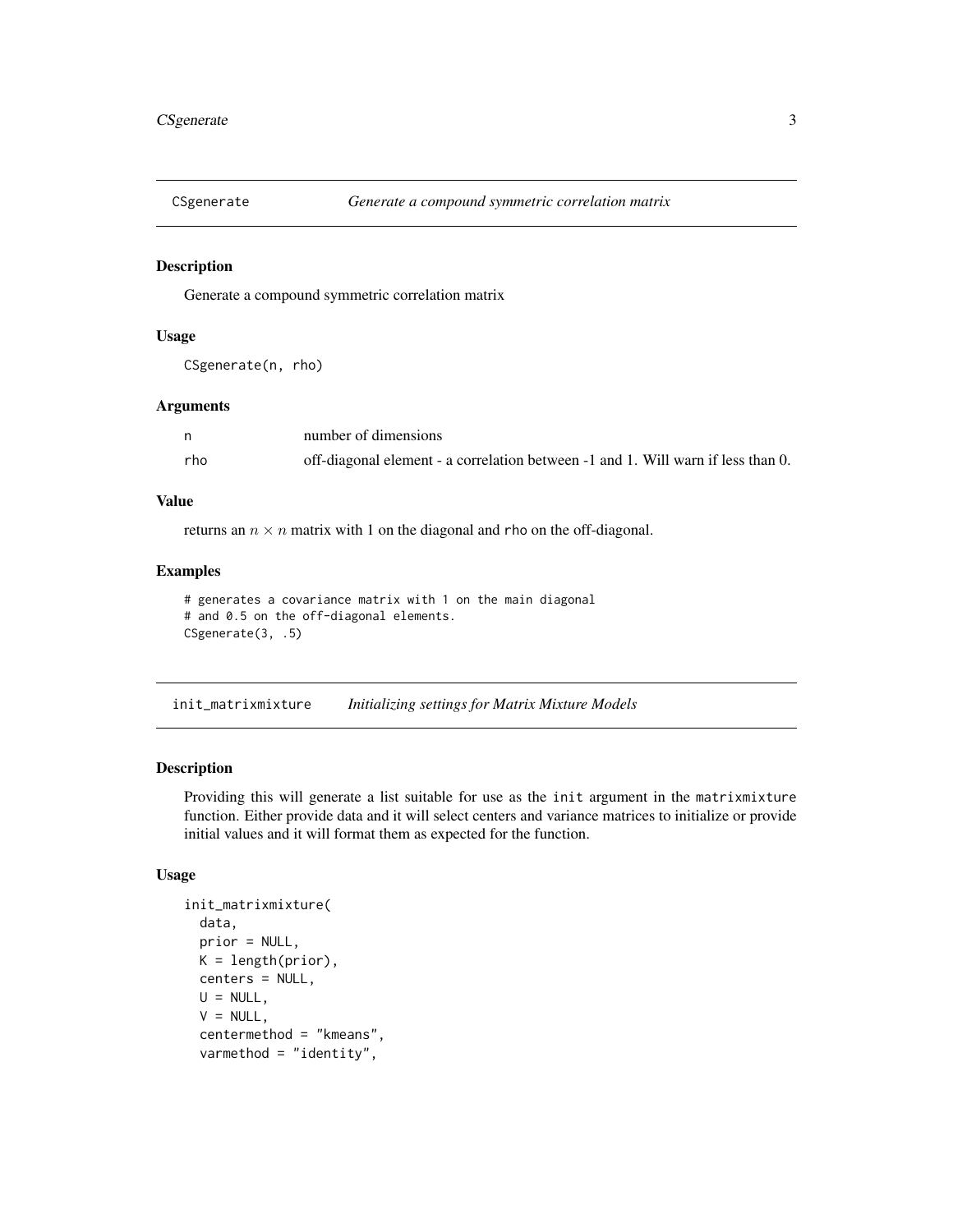```
model = "normal",
  init = NULL,
  ...
\mathcal{L}
```
#### Arguments

| data         | data, $p \times q \times n$ array                                                                                                                                                                                                                                                   |
|--------------|-------------------------------------------------------------------------------------------------------------------------------------------------------------------------------------------------------------------------------------------------------------------------------------|
| prior        | prior probability. One of prior and K must be provided. They must be consistent<br>if both provided.                                                                                                                                                                                |
| K            | number of groups                                                                                                                                                                                                                                                                    |
| centers      | (optional) either a matrix or an array of $p \times p$ matrices for use as the centers ar-<br>gument. If fewer than K are provided, the remainder are chosen by centermethod.                                                                                                       |
| U            | (optional) either a matrix or an array of $p \times p$ matrices for use as the U argu-<br>ment. If a matrix is provided, it is duplicated to provide an array. If an array is<br>provided, it should have K slices.                                                                 |
| $\vee$       | (optional) either a matrix or an array of matrices for use as the V argument. If a<br>matrix is provided, it is duplicated to provide an array. If an array is provided, it<br>should have K slices.                                                                                |
| centermethod | what method to use to generate initial centers. Currently support random start<br>(random) or performing k-means (kmeans) on the vectorized version for a small<br>number of iterations and then converting back. By default, if K centers are pro-<br>vided, nothing will be done. |
| varmethod    | what method to use to choose initial variance matrices. Currently only identity<br>matrices are created. By default, if U and V matrices are provided, nothing will<br>be done.                                                                                                     |
| model        | whether to use a normal distribution or a t-distribution, not relevant for more<br>initialization methods.                                                                                                                                                                          |
| init         | (optional) a (possibly partially-formed) list with some of the components centers,<br>U, and V. The function will complete the list and fill out missing entries.                                                                                                                   |
| $\cdots$     | Additional arguments to pass to kmeans () if that is centermethod.                                                                                                                                                                                                                  |
|              |                                                                                                                                                                                                                                                                                     |

#### Value

a list suitable to use as the init argument in matrixmixture:

centers the group means, a  $p \times q \times K$  array.

- U the between-row covariance matrices, a  $p \times p \times K$  array
- V the between-column covariance matrix, a  $q \times q \times K$  array

#### See Also

[matrixmixture\(\)](#page-6-1)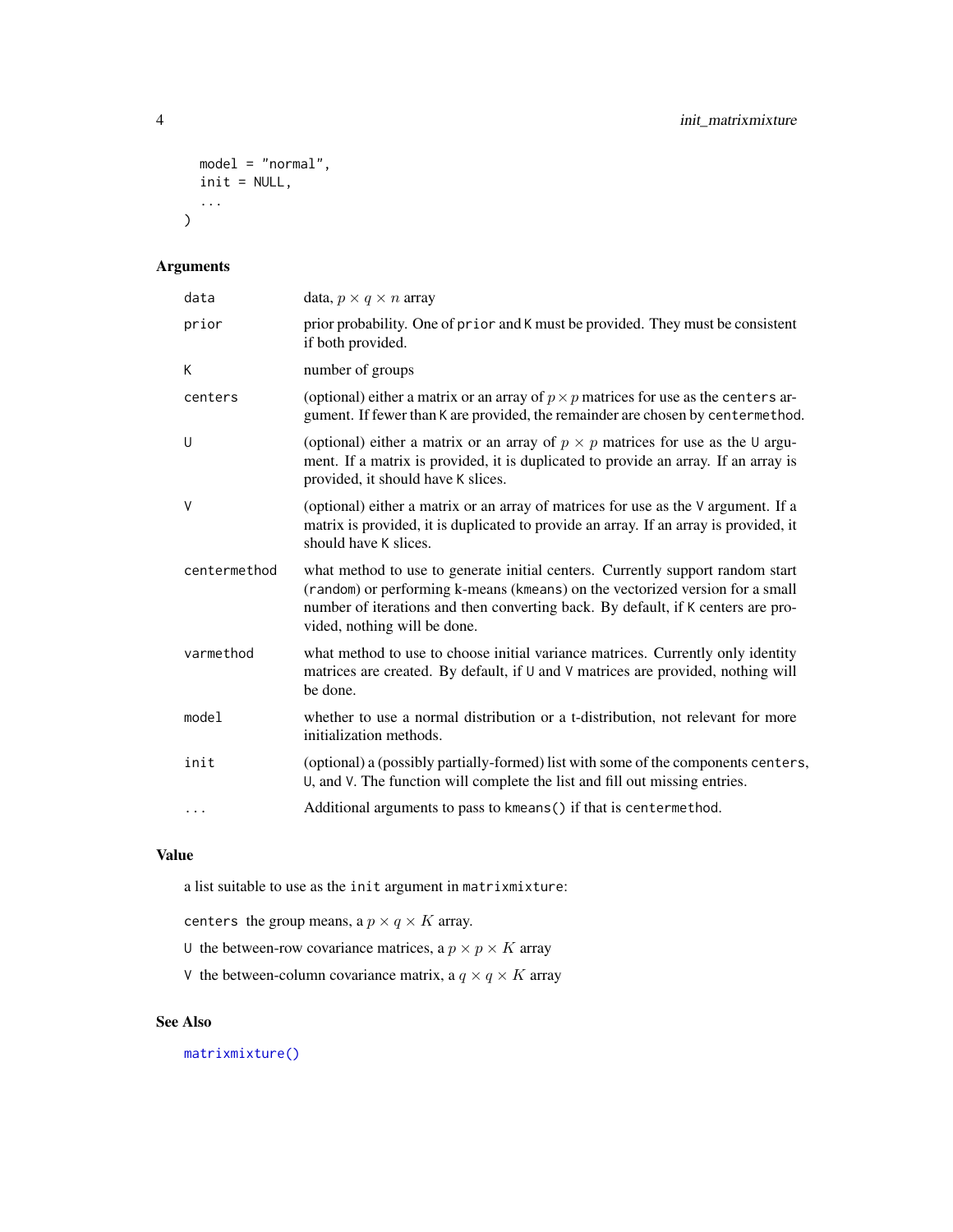#### <span id="page-4-0"></span>matrixlda 5

#### Examples

```
set.seed(20180221)
A \le - rmatrixt(30, mean=matrix(0, nrow=3, ncol=4), df = 10)
# 3x4 matrices with mean 0
B \leq -r matrixt(30, mean=matrix(2, nrow=3, ncol=4), df = 10)
# 3x4 matrices with mean 2
C \leq -\arctan(C(A, B), \dim = c(3, 4, 60)) # combine into one array
prior <- c(.5,.5) # equal probability prior
init = init_matrixmixture(C, prior = prior)
# will find two centers using the "kmeans" method on the vectorized matrices
```
<span id="page-4-1"></span>

matrixlda *LDA for matrix variate distributions*

#### Description

Performs linear discriminant analysis on matrix variate data. This works slightly differently from the LDA function in MASS: it does not sphere the data or otherwise normalize it. It presumes equal variance matrices and probabilities are given as if the data are from a matrix variate normal distribution. The estimated variance matrices are weighted by the prior. However, if there are not enough members of a class to estimate a variance, this may be a problem. The function does not take the formula interface. If method = 't' is selected, this performs discrimination using the matrix variate t distribution, presuming equal covariances between classes.

#### Usage

```
matrixlda(
  x,
  grouping,
  prior,
  tol = 1e-04,method = "normal",
  nu = 10,
  ...,
  subset
\mathcal{L}
```

| X        | 3-D array of matrix data indexed by the third dimension                                              |
|----------|------------------------------------------------------------------------------------------------------|
| grouping | vector                                                                                               |
| prior    | a vector of prior probabilities of the same length as the number of classes                          |
| tol      | by default, 1e-4. Tolerance parameter checks for 0 variance.                                         |
| method   | whether to use the normal distribution (normal) or the t distribution $(t)$ . By<br>default, normal. |
| nu       | If using the t-distribution, the degrees of freedom parameter. By default, 10.                       |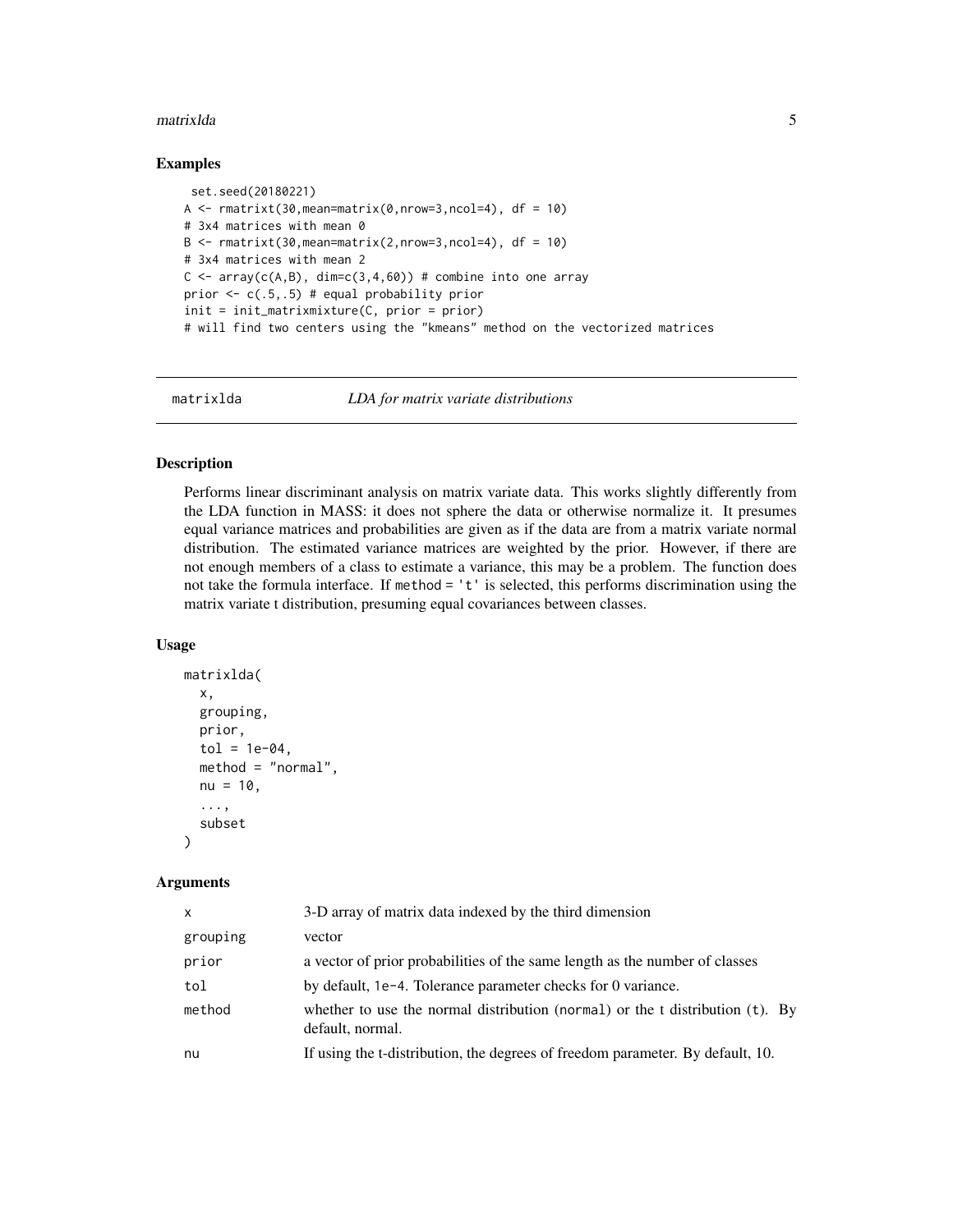<span id="page-5-0"></span>6 matrixlda

| $\cdot$ $\cdot$ $\cdot$ | Arguments passed to or from other methods, such as additional parameters to<br>pass to MLmatrixnorm (e.g., row.mean) |
|-------------------------|----------------------------------------------------------------------------------------------------------------------|
| subset                  | An index vector specifying the cases to be used in the training sample. (NOTE:                                       |
|                         | If given, this argument must be named.)                                                                              |

#### Value

Returns a list of class matrixlda containing the following components:

prior the prior probabilities used.

counts the counts of group membership

means the group means.

scaling the scalar variance parameter

U the between-row covariance matrix

V the between-column covariance matrix

lev levels of the grouping factor

N The number of observations used.

method The method used.

nu The degrees of freedom parameter if the t distribution was used.

call The (matched) function call.

#### References

G Z Thompson, R Maitra, W Q Meeker, A Bastawros (2019), "Classification with the matrix-variate-t distribution", arXiv e-prints arXiv:1907.09565 <https://arxiv.org/abs/1907.09565>

Ming Li, Baozong Yuan, "2D-LDA: A statistical linear discriminant analysis for image matrix", Pattern Recognition Letters, Volume 26, Issue 5, 2005, Pages 527-532, ISSN 0167-8655.

Aaron Molstad & Adam J. Rothman (2019), "A Penalized Likelihood Method for Classification With Matrix-Valued Predictors", Journal of Computational and Graphical Statistics, 28:1, 11-22, doi: [10.1080/10618600.2018.1476249](https://doi.org/10.1080/10618600.2018.1476249) [MatrixLDA](https://CRAN.R-project.org/package=MatrixLDA)

Venables, W. N. & Ripley, B. D. (2002) Modern Applied Statistics with S. Fourth Edition. Springer, New York. ISBN 0-387-95457-0 [MASS](https://CRAN.R-project.org/package=MASS)

#### See Also

[predict.matrixlda\(\)](#page-15-1), [MASS::lda\(\)](#page-0-0), [MLmatrixnorm\(\)](#page-11-1) and [MLmatrixt\(\)](#page-13-1) [matrixqda\(\)](#page-9-1), and [matrixmixture\(\)](#page-6-1)

```
set.seed(20180221)
# construct two populations of 3x4 random matrices with different means
A \leq rmatrixnorm(30, mean = matrix(0, nrow = 3, ncol = 4))
B \leq -r matrixnorm(30, mean = matrix(1, nrow = 3, ncol = 4))
```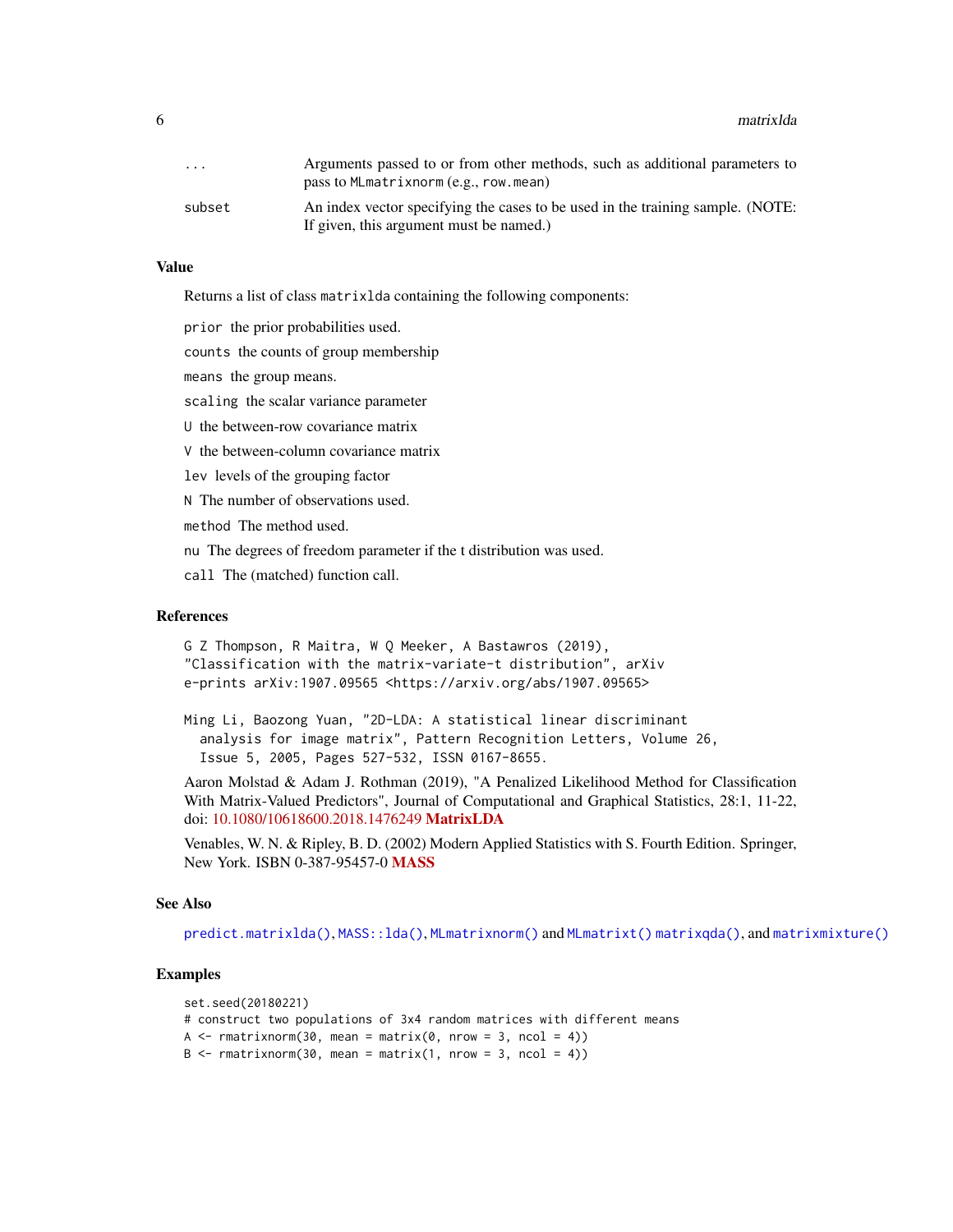#### <span id="page-6-0"></span>matrixmixture 7

```
C \le -\arctan(C(A, B), \dim = c(3, 4, 60)) # combine together
groups \leq c(rep(1, 30), rep(2, 30)) # define groups
prior <-c(.5, .5) # set prior
D <- matrixlda(C, groups, prior) # fit model
logLik(D)
print(D)
```
<span id="page-6-1"></span>matrixmixture *Fit a matrix variate mixture model*

#### Description

Clustering by fitting a mixture model using EM with K groups and unconstrained covariance matrices for a matrix variate normal or matrix variate t distribution (with specified degrees of freedom nu).

#### Usage

```
matrixmixture(
  x,
  init = NULL,
 prior = NULL,
 K = length(prior),
  iter = 1000,model = "normal",
 method = NULL,row.macan = FALSE,col.mean = FALSE,
  tolerance = 0.1,
  nu = NULL,...,
  verbose = 0,
 miniter = 5,
  convergence = TRUE
\mathcal{L}
```

| x     | data, $p \times q \times n$ array                                                                                                                                                                                                                                                                                                |
|-------|----------------------------------------------------------------------------------------------------------------------------------------------------------------------------------------------------------------------------------------------------------------------------------------------------------------------------------|
| init  | a list containing an array of K of $p \times q$ means labeled centers, and optionally<br>$p \times p$ and $q \times q$ positive definite variance matrices labeled U and V. By default,<br>those are presumed to be identity if not provided. If init is missing, it will be<br>provided using the prior or K by init_matrixmix. |
| prior | prior for the K classes, a vector that adds to unity                                                                                                                                                                                                                                                                             |
| К     | number of classes - provide either this or the prior. If this is provided, the prior<br>will be of uniform distribution among the classes.                                                                                                                                                                                       |
| iter  | maximum number of iterations.                                                                                                                                                                                                                                                                                                    |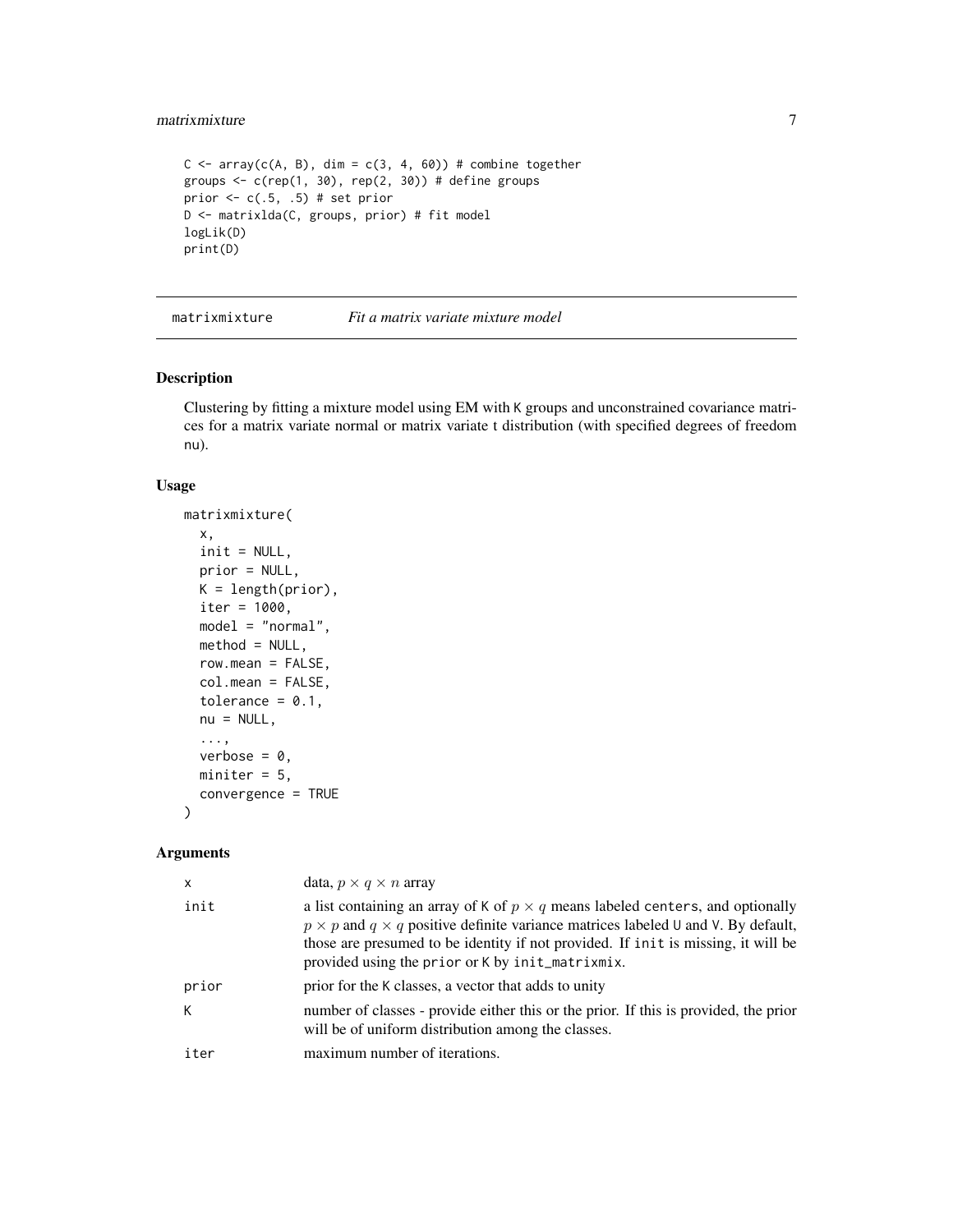| model       | whether to use the normal or t distribution.                                                                                                                                                                                                                                                           |
|-------------|--------------------------------------------------------------------------------------------------------------------------------------------------------------------------------------------------------------------------------------------------------------------------------------------------------|
| method      | what method to use to fit the distribution. Currently no options.                                                                                                                                                                                                                                      |
| row.mean    | By default, FALSE. If TRUE, will fit a common mean within each row. If both this<br>and col . mean are TRUE, there will be a common mean for the entire matrix.                                                                                                                                        |
| col.mean    | By default, FALSE. If TRUE, will fit a common mean within each row. If both this<br>and row mean are TRUE, there will be a common mean for the entire matrix.                                                                                                                                          |
| tolerance   | convergence criterion, using Aitken acceleration of the log-likelihood by default.                                                                                                                                                                                                                     |
| nu          | degrees of freedom parameter. Can be a vector of length K.                                                                                                                                                                                                                                             |
| $\ddots$    | pass additional arguments to MLmatrixnorm or MLmatrixt                                                                                                                                                                                                                                                 |
| verbose     | whether to print diagnostic output, by default $\theta$ . Higher numbers output more<br>results.                                                                                                                                                                                                       |
| miniter     | minimum number of iterations                                                                                                                                                                                                                                                                           |
| convergence | By default, TRUE, using Aitken acceleration to determine convergence. If false,<br>it instead checks if the change in log-likelihood is less than tolerance. Aitken<br>acceleration may prematurely end in the first few steps, so you may wish to set<br>miniter or select FALSE if this is an issue. |

#### Value

A list of class MixMatrixModel containing the following components:

prior the prior probabilities used.

- init the initialization used.
- K the number of groups
- N the number of observations
- centers the group means.
- U the between-row covariance matrices
- V the between-column covariance matrix

posterior the posterior probabilities for each observation

- pi the final proportions
- nu The degrees of freedom parameter if the t distribution was used.
- convergence whether the model converged
- logLik a vector of the log-likelihoods of each iteration ending in the final log-likelihood of the model

model the model used

method the method used

call The (matched) function call.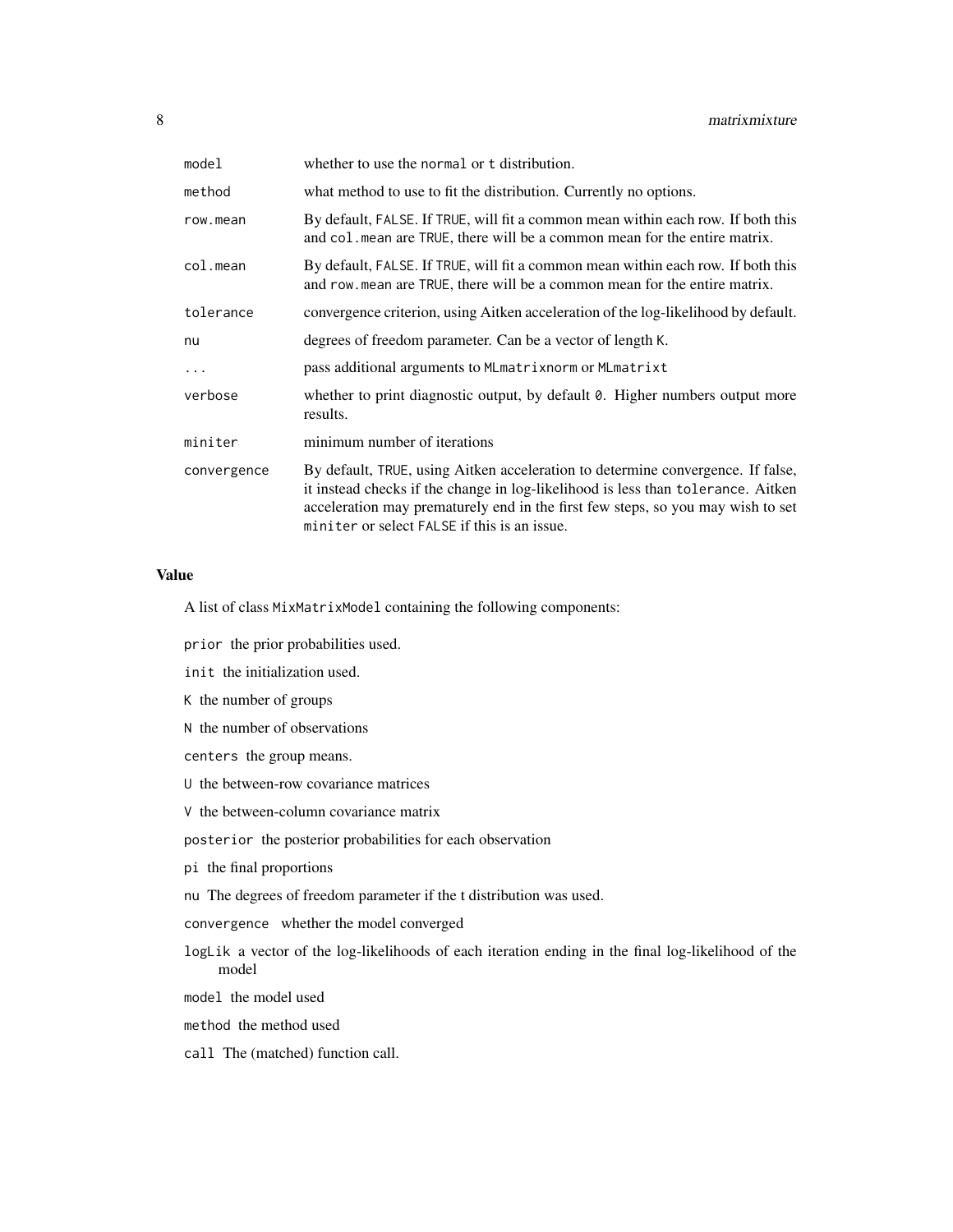#### <span id="page-8-0"></span>matrixmixture 9

#### References

- Andrews, Jeffrey L., Paul D. McNicholas, and Sanjeena Subedi. 2011. "Model-Based Classification via Mixtures of Multivariate T-Distributions." Computational Statistics & Data Analysis 55 (1): 52029. \doi{10.1016/j.csda.2010.05.019}.
- Fraley, Chris, and Adrian E Raftery. 2002. "Model-Based Clustering, Discriminant Analysis, and Density Estimation." Journal of the American Statistical Association 97 (458). Taylor & Francis: 61131. \doi{10.1198/016214502760047131}.
- McLachlan, Geoffrey J, Sharon X Lee, and Suren I Rathnayake. 2019. "Finite Mixture Models." Annual Review of Statistics and Its Application 6. Annual Reviews: 35578. \doi{10.1146/annurev-statistics-031017-100325}.
- Viroli, Cinzia. 2011. "Finite Mixtures of Matrix Normal Distributions for Classifying Three-Way Data." Statistics and Computing 21 (4): 51122. \doi{10.1007/s11222-010-9188-x}.

#### See Also

[init\\_matrixmixture\(\)](#page-2-1)

```
set.seed(20180221)
A \le - rmatrixt(20, mean=matrix(0, nrow=3, ncol=4), df = 5)
# 3x4 matrices with mean 0
B \leq - rmatrixt(20, mean=matrix(1, nrow=3, ncol=4), df = 5)
# 3x4 matrices with mean 1
C \leq -\arctan(C(A, B), \dim = C(3, 4, 40)) # combine into one array
prior \leq c(.5,.5) # equal probability prior
# create an intialization object, starts at the true parameters
init = list(centers = array(c(rep(0, 12), rep(1, 12)), dim = c(3, 4, 2)),U = array(c(diag(3), diag(3)), dim = c(3,3,2))*20,V = array(c(diag(4), diag(4)), dim = c(4, 4, 2)))
# fit model
 res<-matrixmixture(C, init = init, prior = prior, nu = 5,
                    model = "t", tolerance = 1e-3, convergence = FALSE)
print(res$centers) # the final centers
print(res$pi) # the final mixing proportion
plot(res) # the log likelihood by iteration
logLik(res) # log likelihood of final result
BIC(res) # BIC of final result
predict(res, newdata = C[,, c(1,21)]) # predicted class membership
```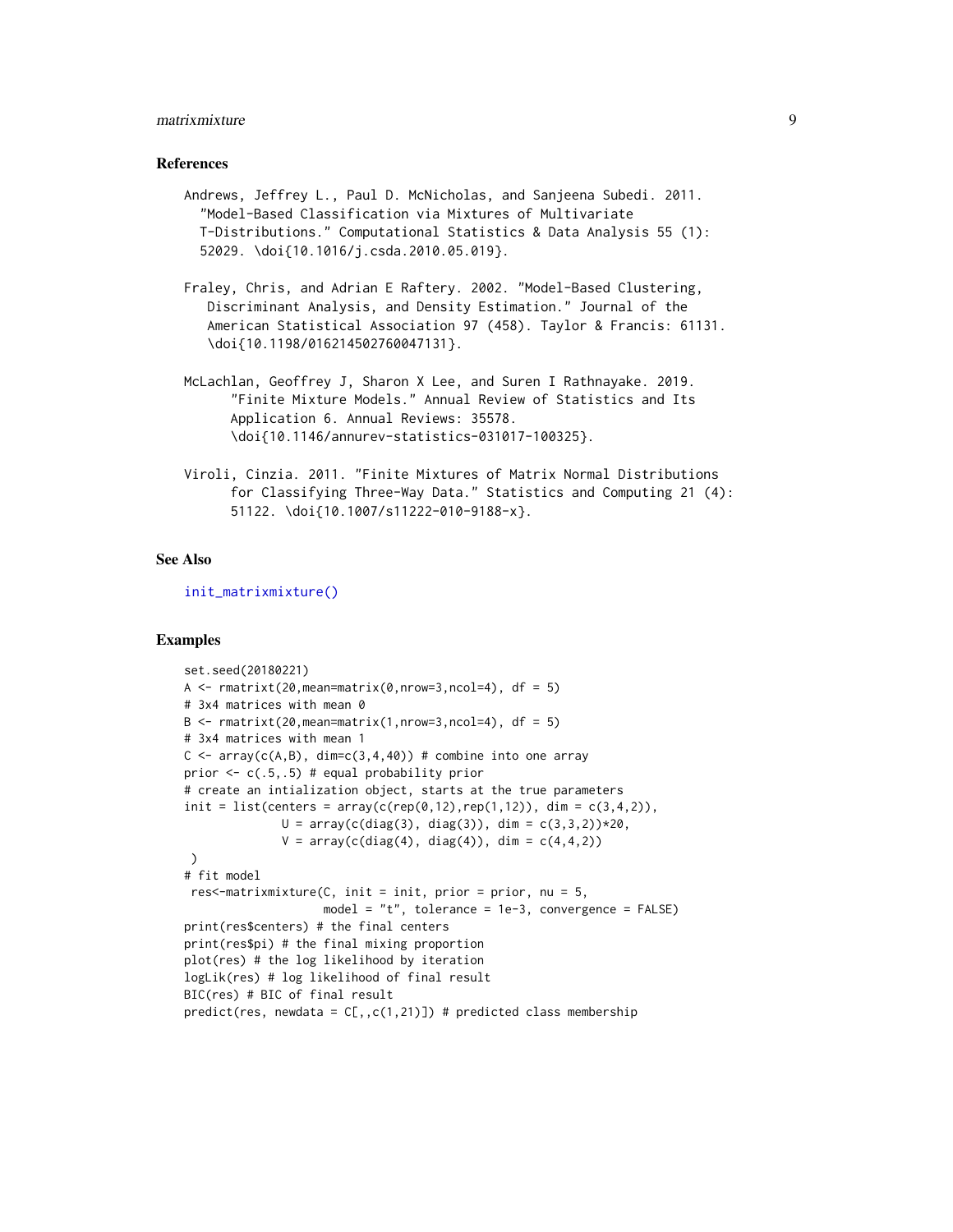<span id="page-9-1"></span><span id="page-9-0"></span>See matrixlda: quadratic discriminant analysis for matrix variate observations.

#### Usage

```
matrixqda(
 x,
 grouping,
 prior,
  tol = 1e-04,method = "normal",
 nu = 10,
  ...,
  subset
)
```
#### Arguments

| $\mathsf{x}$ | 3-D array of matrix data indexed by the third dimension                                                                   |
|--------------|---------------------------------------------------------------------------------------------------------------------------|
| grouping     | vector                                                                                                                    |
| prior        | a vector of prior probabilities of the same length as the number of classes                                               |
| tol          | by default, 1e-4. Tolerance parameter checks for 0 variance.                                                              |
| method       | whether to use the normal distribution (normal) or the t distribution $(t)$ . By<br>default, normal.                      |
| nu           | If using the t-distribution, the degrees of freedom parameter. By default, 10.                                            |
| .            | Arguments passed to or from other methods, such as additional parameters to<br>pass to MLmatrixnorm (e.g., row.mean)      |
| subset       | An index vector specifying the cases to be used in the training sample. (NOTE:<br>If given, this argument must be named.) |

#### Details

This uses MLmatrixnorm or MLmatrixt to find the means and variances for the case when different groups have different variances.

#### Value

Returns a list of class matrixqda containing the following components:

prior the prior probabilities used.

counts the counts of group membership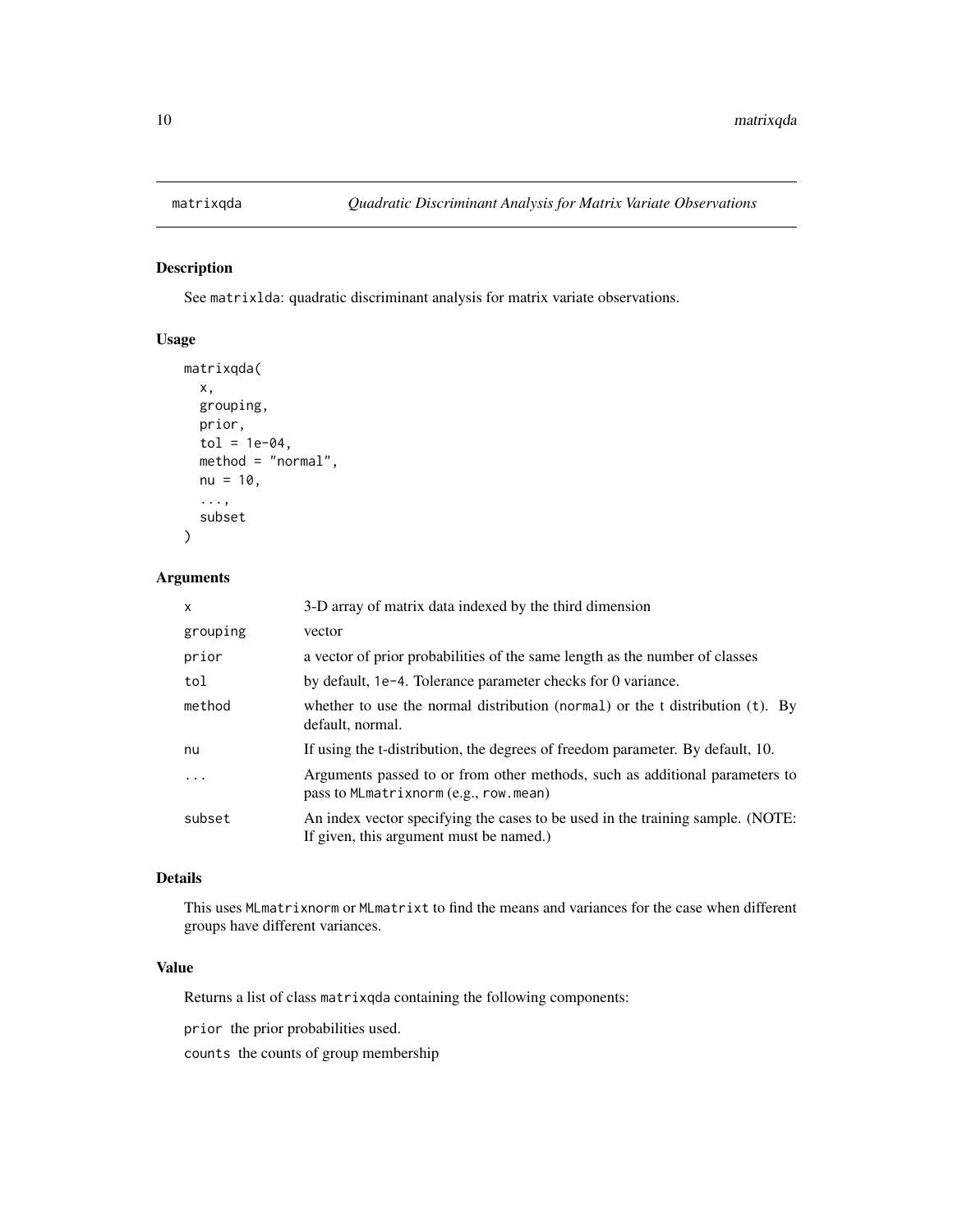#### <span id="page-10-0"></span>MixMatrix 11

means the group means.

U the between-row covariance matrices

V the between-column covariance matrices

lev levels of the grouping factor

N The number of observations used.

method The method used.

nu The degrees of freedom parameter if the t-distribution was used.

call The (matched) function call.

#### References

G Z Thompson, R Maitra, W Q Meeker, A Bastawros (2019), "Classification with the matrix-variate-t distribution", arXiv e-prints arXiv:1907.09565 <https://arxiv.org/abs/1907.09565>

Venables, W. N. & Ripley, B. D. (2002) Modern Applied Statistics with S. Fourth Edition. Springer, New York. ISBN 0-387-95457-0

Pierre Dutilleul. The MLE algorithm for the matrix normal distribution. Journal of Statistical Computation and Simulation, (64):105123, 1999.

#### See Also

[predict.matrixqda\(\)](#page-16-1), [MASS::qda\(\)](#page-0-0), [MLmatrixnorm\(\)](#page-11-1), [MLmatrixt\(\)](#page-13-1), [matrixlda\(\)](#page-4-1), and [matrixmixture\(\)](#page-6-1)

#### Examples

```
set.seed(20180221)
# construct two populations of 3x4 random matrices with different means
A \leq rmatrixnorm(30, mean = matrix(0, nrow = 3, ncol = 4))
B \leq -r matrixnorm(30, mean = matrix(1, nrow = 3, ncol = 4))
C \le -\arctan(C(A, B), \text{dim} = c(3, 4, 60)) # combine together
groups \leq c(rep(1, 30), rep(2, 30)) # define groups
prior \leq c(.5, .5) # set prior
D <- matrixqda(C, groups, prior)
logLik(D)
print(D)
```
MixMatrix *Classification with Matrix Variate Normal and t Distributions*

#### Description

Provides sampling and density functions for matrix variate normal,  $t$ , and inverted  $t$  distributions; ML estimation for matrix variate normal and  $t$  distributions using the EM algorithm, including some restrictions on the parameters; and classification by linear and quadratic discriminant analysis for matrix variate normal and t distributions described in [Thompson et al. \(2019\).](https://arxiv.org/abs/1907.09565) Performs clustering with matrix variate normal and t mixture models.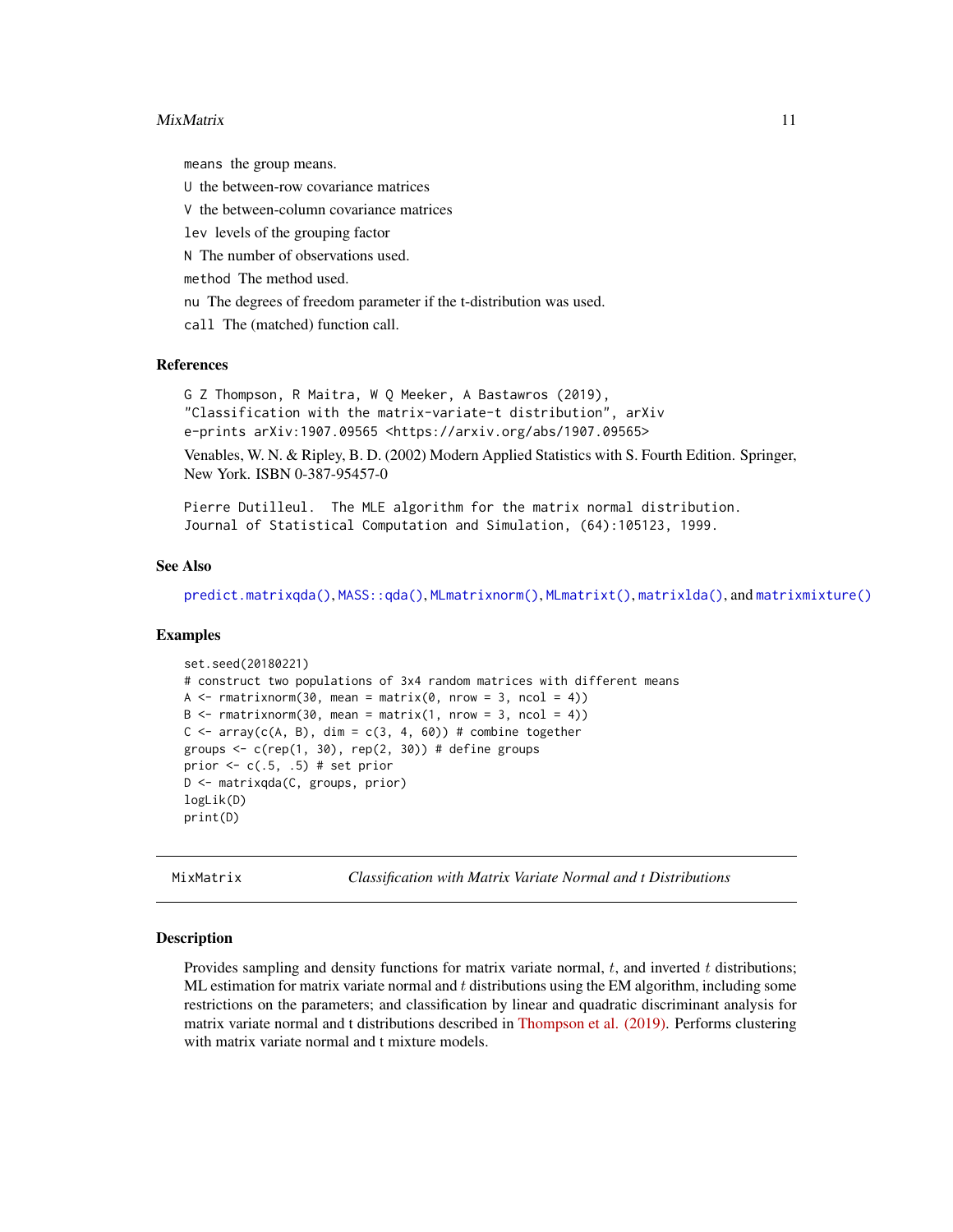Maximum likelihood estimates exist for  $N > max(p/q, q/p) + 1$  and are unique for  $N > max(p, q)$ . This finds the estimate for the mean and then alternates between estimates for the  $U$  and  $V$  matrices until convergence. An AR(1), compound symmetry, correlation matrix, or independence restriction can be proposed for either or both variance matrices. However, if they are inappropriate for the data, they may fail with a warning.

#### Usage

```
MLmatrixnorm(
  data,
  row.mean = FALSE,
  col.mean = FALSE,
  row.variance = "none",
  col.variance = "none",
  tol = 10 *. Machine$double.eps^0.5,
 max.iter = 100,U,
  V,
  ...
\mathcal{E}
```

| data         | Either a list of matrices or a 3-D array with matrices in dimensions 1 and 2,<br>indexed by dimension 3.                                                                                                                                                                                                                                                                                                                                                                                        |
|--------------|-------------------------------------------------------------------------------------------------------------------------------------------------------------------------------------------------------------------------------------------------------------------------------------------------------------------------------------------------------------------------------------------------------------------------------------------------------------------------------------------------|
| row.mean     | By default, FALSE. If TRUE, will fit a common mean within each row. If both this<br>and col. mean are TRUE, there will be a common mean for the entire matrix.                                                                                                                                                                                                                                                                                                                                  |
| col.mean     | By default, FALSE. If TRUE, will fit a common mean within each row. If both this<br>and row mean are TRUE, there will be a common mean for the entire matrix.                                                                                                                                                                                                                                                                                                                                   |
| row.variance | Imposes a variance structure on the rows. Either 'none', 'AR(1)', 'CS' for 'com-<br>pound symmetry', 'Correlation' for a correlation matrix, or 'Independence' for<br>independent and identical variance across the rows. Only positive correlations<br>are allowed for $AR(1)$ and CS covariances. Note that while maximum likeli-<br>hood estimators are available (and used) for the unconstrained variance matrices,<br>optim is used for any constraints so it may be considerably slower. |
| col.variance | Imposes a variance structure on the columns. Either 'none', 'AR(1)', 'CS', 'Cor-<br>relation', or 'Independence'. Only positive correlations are allowed for $AR(1)$<br>and CS.                                                                                                                                                                                                                                                                                                                 |
| tol          | Convergence criterion. Measured against square deviation between iterations of<br>the two variance-covariance matrices.                                                                                                                                                                                                                                                                                                                                                                         |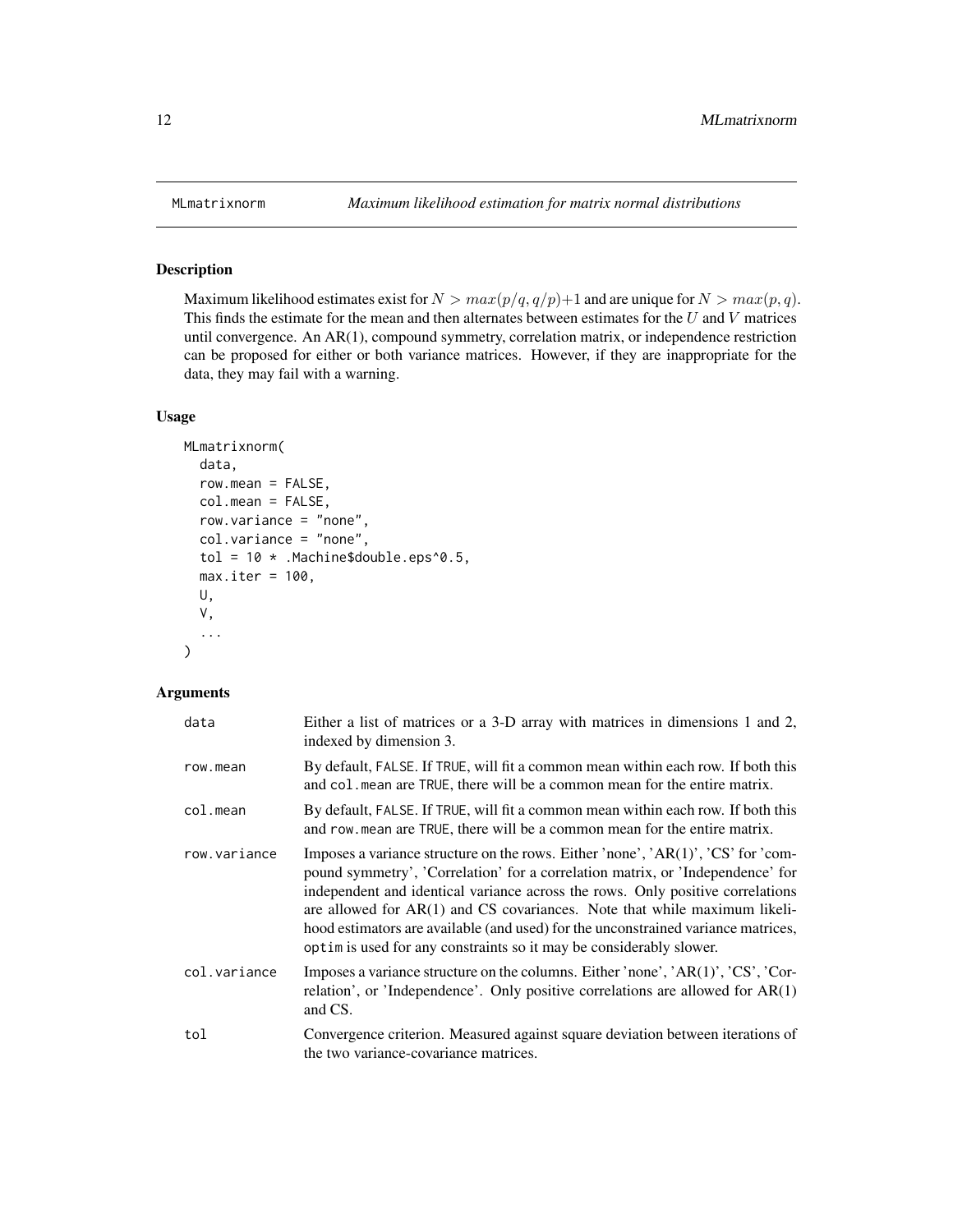#### <span id="page-12-0"></span>MLmatrixnorm 13

| max.iter                | Maximum possible iterations of the algorithm.                                                     |
|-------------------------|---------------------------------------------------------------------------------------------------|
| U                       | (optional) Can provide a starting point for the $\cup$ matrix. By default, an identity<br>matrix. |
| V                       | (optional) Can provide a starting point for the $\vee$ matrix. By default, an identity<br>matrix. |
| $\cdot$ $\cdot$ $\cdot$ | (optional) additional arguments can be passed to optim if using restrictions on<br>the variance.  |

#### Value

Returns a list with a the following elements:

mean the mean matrix

scaling the scalar variance parameter (the first entry of the covariances are restricted to unity)

U the between-row covariance matrix

V the between-column covariance matrix

iter the number of iterations

tol the squared difference between iterations of the variance matrices at the time of stopping

logLik vector of log likelihoods at each iteration.

convergence a convergence flag, TRUE if converged.

call The (matched) function call.

#### References

Pierre Dutilleul. The MLE algorithm for the matrix normal distribution. Journal of Statistical Computation and Simulation, (64):105–123, 1999.

Gupta, Arjun K, and Daya K Nagar. 1999. Matrix Variate Distributions. Vol. 104. CRC Press. ISBN:978-1584880462

#### See Also

[rmatrixnorm\(\)](#page-19-1) and [MLmatrixt\(\)](#page-13-1)

```
set.seed(20180202)
# simulating from a given density
A <- rmatrixnorm(
  n = 100, mean = matrix(c(100, 0, -100, 0, 25, -1000), nrow = 2),
  L = matrix(c(2, 1, 0, .1), nrow = 2), list = TRUE)
# finding the parameters by ML estimation
results <- MLmatrixnorm(A, tol = 1e-5)
print(results)
```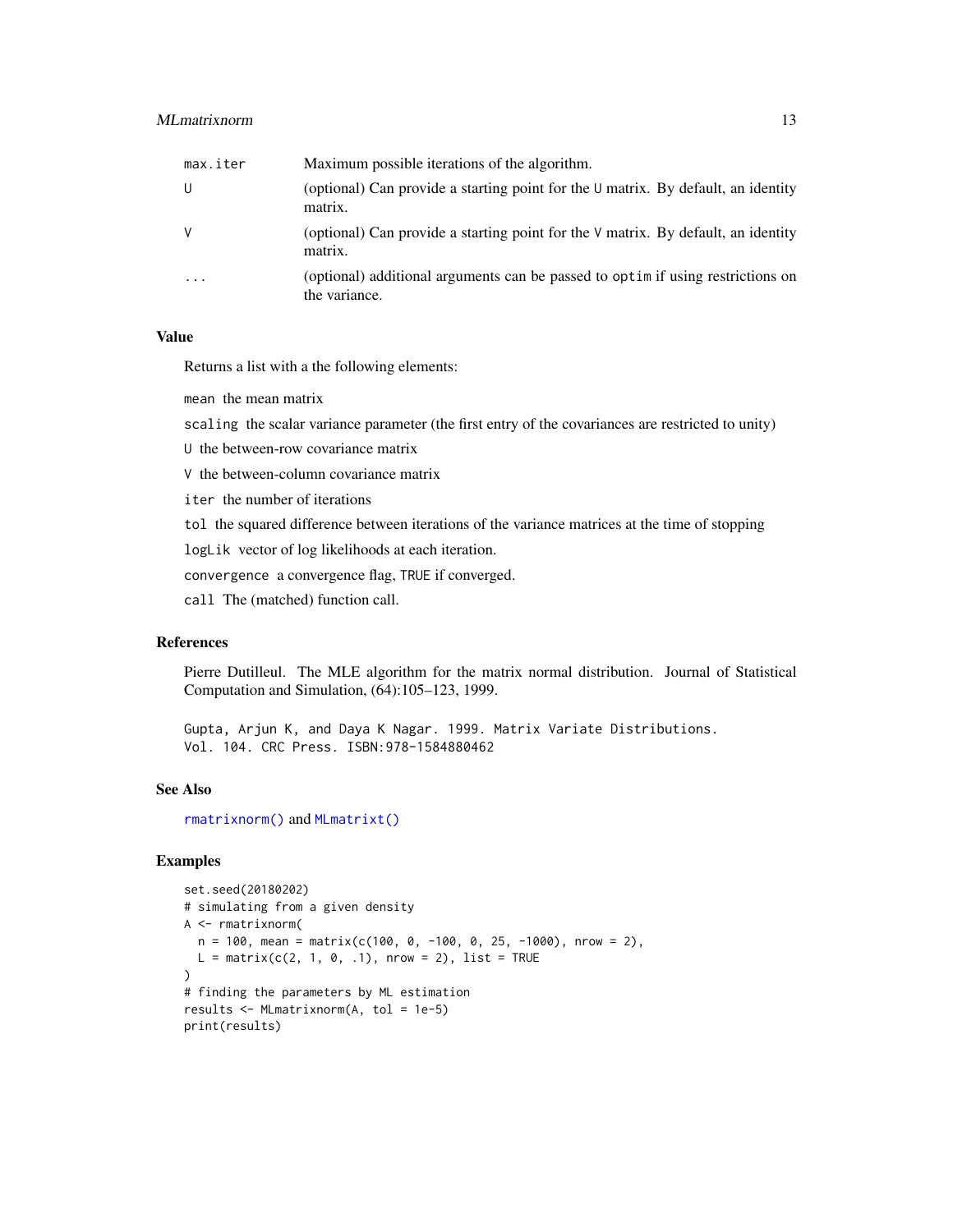For the matrix variate normal distribution, maximum likelihood estimates exist for  $N > max(p/q, q/p)$ + 1 and are unique for  $N > max(p, q)$ . The number necessary for the matrix variate t has not been worked out but this is a lower bound. This implements an ECME algorithm to estimate the mean, covariance, and degrees of freedom parameters. An AR(1), compound symmetry, or independence restriction can be proposed for either or both variance matrices. However, if they are inappropriate for the data, they may fail with a warning.

#### Usage

```
MLmatrixt(
  data,
  row_mean = FALSE,col.mean = FALSE,
  row.variance = "none",
  col.variance = "none",
  df = 10,
  fixed = TRUE,tol = .Machine$double.eps^0.5,
  max.iter = 5000,U,
  V,
  ...
)
```

| data         | Either a list of matrices or a 3-D array with matrices in dimensions 1 and 2,<br>indexed by dimension 3.                                                                                                                                                                                                                                                                                                                                                                                                                                      |
|--------------|-----------------------------------------------------------------------------------------------------------------------------------------------------------------------------------------------------------------------------------------------------------------------------------------------------------------------------------------------------------------------------------------------------------------------------------------------------------------------------------------------------------------------------------------------|
| row.mean     | By default, FALSE. If TRUE, will fit a common mean within each row. If both this<br>and col. mean are TRUE, there will be a common mean for the entire matrix.                                                                                                                                                                                                                                                                                                                                                                                |
| col.mean     | By default, FALSE. If TRUE, will fit a common mean within each row. If both this<br>and row, mean are TRUE, there will be a common mean for the entire matrix.                                                                                                                                                                                                                                                                                                                                                                                |
| row.variance | Imposes a variance structure on the rows. Either 'none', 'AR(1)', 'CS' for 'com-<br>pound symmetry', 'Correlation' for a correlation matrix, or 'Independence' for<br>independent and identical variance across the rows. Only positive correlations<br>are allowed for $AR(1)$ and CS and these restrictions may not be guaranteed to<br>converge. Note that while maximum likelihood estimators are available (and<br>used) for the unconstrained variance matrices, optim is used for any constraints<br>so it may be considerably slower. |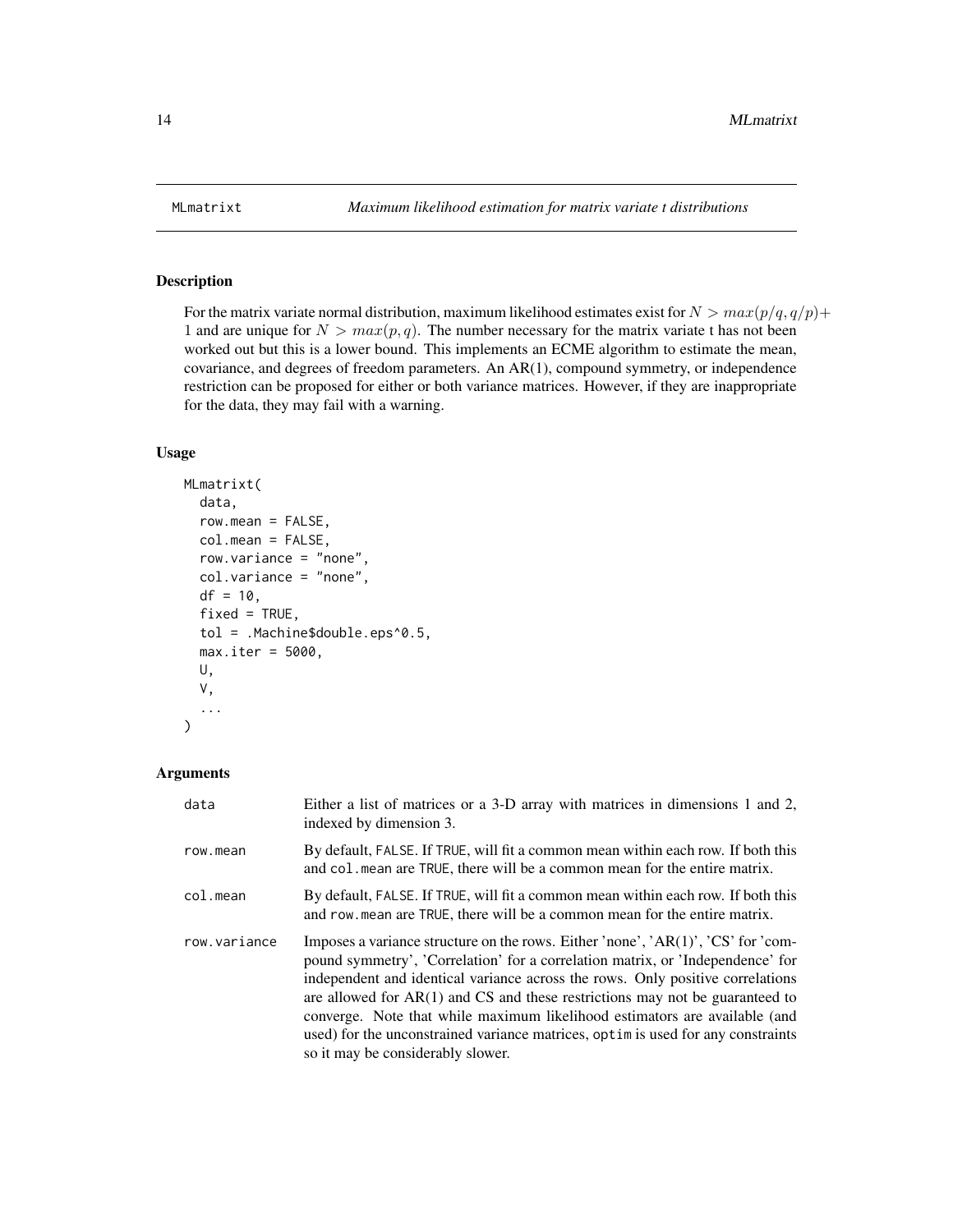#### MLmatrixt 15

| col.variance | Imposes a variance structure on the columns. Either 'none', 'AR(1)', 'CS', 'Cor-<br>relation', or 'Independence'. Only positive correlations are allowed for AR(1)<br>and CS. |
|--------------|-------------------------------------------------------------------------------------------------------------------------------------------------------------------------------|
| df           | Starting value for the degrees of freedom. If fixed = TRUE, then this is required<br>and not updated. By default, set to 10.                                                  |
| fixed        | Whether df is estimated or fixed. By default, TRUE.                                                                                                                           |
| tol          | Convergence criterion. Measured against square deviation between iterations of<br>the two variance-covariance matrices.                                                       |
| max.iter     | Maximum possible iterations of the algorithm.                                                                                                                                 |
| U            | (optional) Can provide a starting point for the U matrix. By default, an identity<br>matrix.                                                                                  |
| V            | (optional) Can provide a starting point for the V matrix. By default, an identity<br>matrix.                                                                                  |
|              | (optional) additional arguments can be passed to optim if using restrictions on<br>the variance.                                                                              |

#### Value

Returns a list with the following elements:

mean the mean matrix

U the between-row covariance matrix

V the between-column covariance matrix

var the scalar variance parameter (the first entry of the covariances are restricted to unity)

nu the degrees of freedom parameter

iter the number of iterations

tol the squared difference between iterations of the variance matrices at the time of stopping

logLik log likelihood of result.

convergence a convergence flag, TRUE if converged.

call The (matched) function call.

#### References

Thompson, G Z. R Maitra, W Q Meeker, A Bastawros (2019), "Classification with the matrix-variate-t distribution", arXiv e-prints arXiv:1907.09565 <https://arxiv.org/abs/1907.09565>

Dickey, James M. 1967. "Matricvariate Generalizations of the Multivariate t Distribution and the Inverted Multivariate t Distribution." Ann. Math. Statist. 38 (2): 51118. \doi{10.1214/aoms/1177698967}

Liu, Chuanhai, and Donald B. Rubin. 1994. "The ECME Algorithm: A Simple Extension of EM and ECM with Faster Monotone Convergence."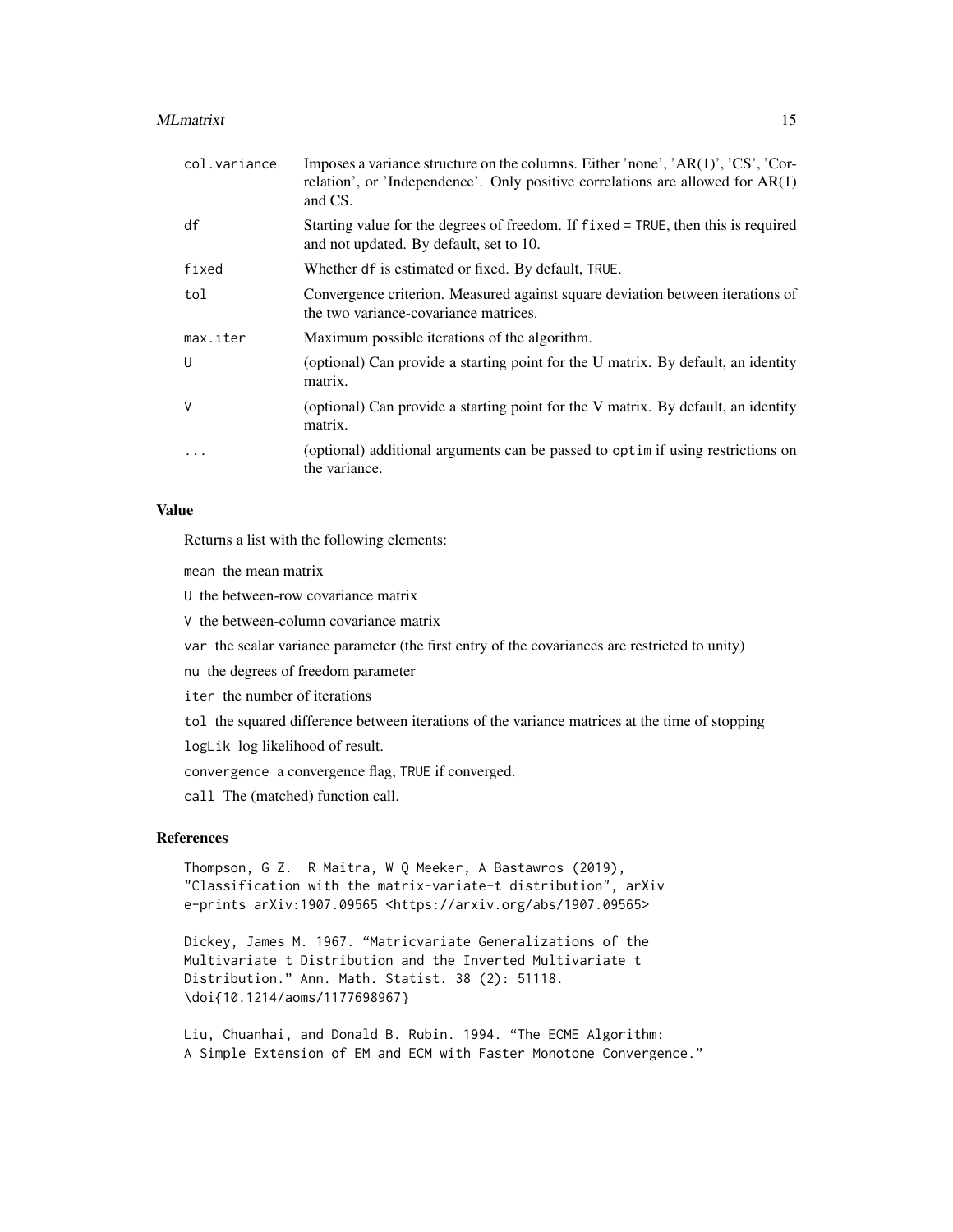```
Biometrika 81 (4): 63348.
      \doi{10.2307/2337067}
```
Meng, Xiao-Li, and Donald B. Rubin. 1993. "Maximum Likelihood Estimation via the ECM Algorithm: A General Framework." Biometrika 80 (2): 267–78. doi: [10.1093/biomet/80.2.267](https://doi.org/10.1093/biomet/80.2.267)

```
Rubin, D.B. 1983. "Encyclopedia of Statistical Sciences." In, 4th ed.,
  2725. John Wiley.
```
#### See Also

```
rmatrixnorm(), rmatrixt(), MLmatrixnorm()
```
#### Examples

```
set.seed(20180202)
# drawing from a distribution with specified mean and covariance
A <- rmatrixt(
  n = 100, mean = matrix(c(100, 0, -100, 0, 25, -1000), nrow = 2),
  L = matrix(c(2, 1, 0, .1), nrow = 2), list = TRUE, df = 5)
# fitting maximum likelihood estimates
results \leq MLmatrixt(A, tol = 1e-5, df = 5)
print(results)
```
<span id="page-15-1"></span>predict.matrixlda *Classify Matrix Variate Observations by Linear Discrimination*

#### Description

Classify matrix variate observations in conjunction with matrixlda.

#### Usage

```
## S3 method for class 'matrixlda'
predict(object, newdata, prior = object$prior, ...)
```

| object   | object of class matrixlda                                                                                                                                 |
|----------|-----------------------------------------------------------------------------------------------------------------------------------------------------------|
| newdata  | array or list of new observations to be classified. If newdata is missing, an<br>attempt will be made to retrieve the data used to fit the matrix object. |
| prior    | The prior probabilities of the classes, by default the proportions in the training<br>set or what was set in the call to matrixlda.                       |
| $\ddots$ | arguments based from or to other methods                                                                                                                  |

<span id="page-15-0"></span>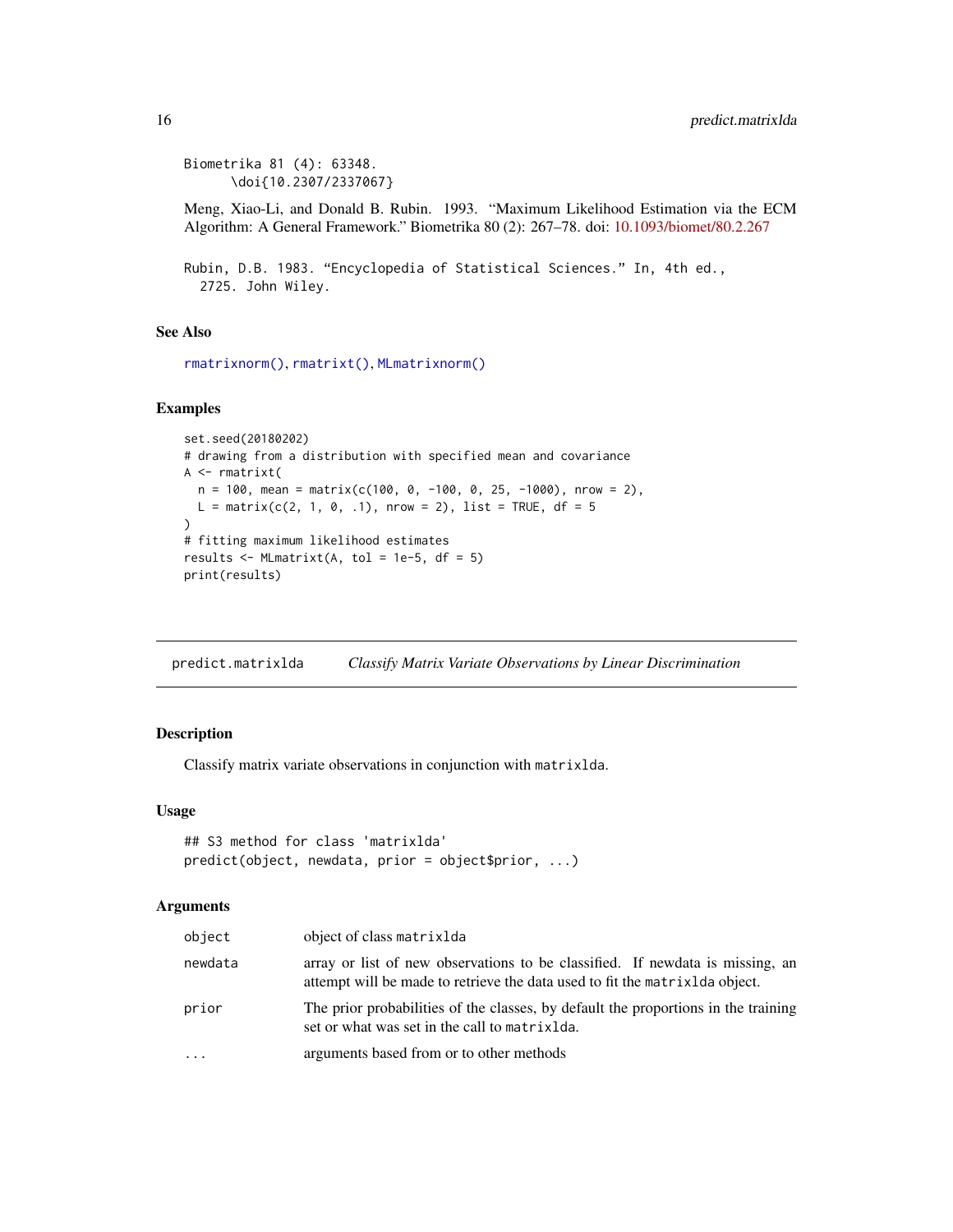#### <span id="page-16-0"></span>predict.matrixqda 17

#### Details

This function is a method for the generic function predict() for class "matrixlda". It can be invoked by calling  $predict(x)$  for an object x of the appropriate class.

#### Value

Returns a list containing the following components:

class The MAP classification (a factor) posterior posterior probabilities for the classes

#### See Also

[matrixlda\(\)](#page-4-1), [matrixqda\(\)](#page-9-1), and [matrixmixture\(\)](#page-6-1)

#### Examples

```
set.seed(20180221)
# construct two populations of 3x4 random matrices with different means
A \leq rmatrixnorm(30, mean = matrix(0, nrow = 3, ncol = 4))
B \leq -r matrixnorm(30, mean = matrix(1, nrow = 3, ncol = 4))
C <- array(c(A, B), dim = c(3, 4, 60)) # combine together
groups \leq c(rep(1, 30), rep(2, 30)) # define groups
prior <-c(.5, .5) # set prior
D <- matrixlda(C, groups, prior)
predict(D)$posterior[1:10, ]
## S3 method for class 'matrixlda'
```
<span id="page-16-1"></span>predict.matrixqda *Classify Matrix Variate Observations by Quadratic Discrimination*

#### Description

Classify matrix variate observations in conjunction with matrixqda.

#### Usage

```
## S3 method for class 'matrixqda'
predict(object, newdata, prior = object$prior, ...)
```

| object  | object of class matrixqda                                                                                                                                     |
|---------|---------------------------------------------------------------------------------------------------------------------------------------------------------------|
| newdata | array or list of new observations to be classified. If newdata is missing, an<br>attempt will be made to retrieve the data used to fit the matrix and object. |
| prior   | The prior probabilities of the classes, by default the proportions in the training<br>set or what was set in the call to matrix god.                          |
| $\cdot$ | arguments based from or to other methods                                                                                                                      |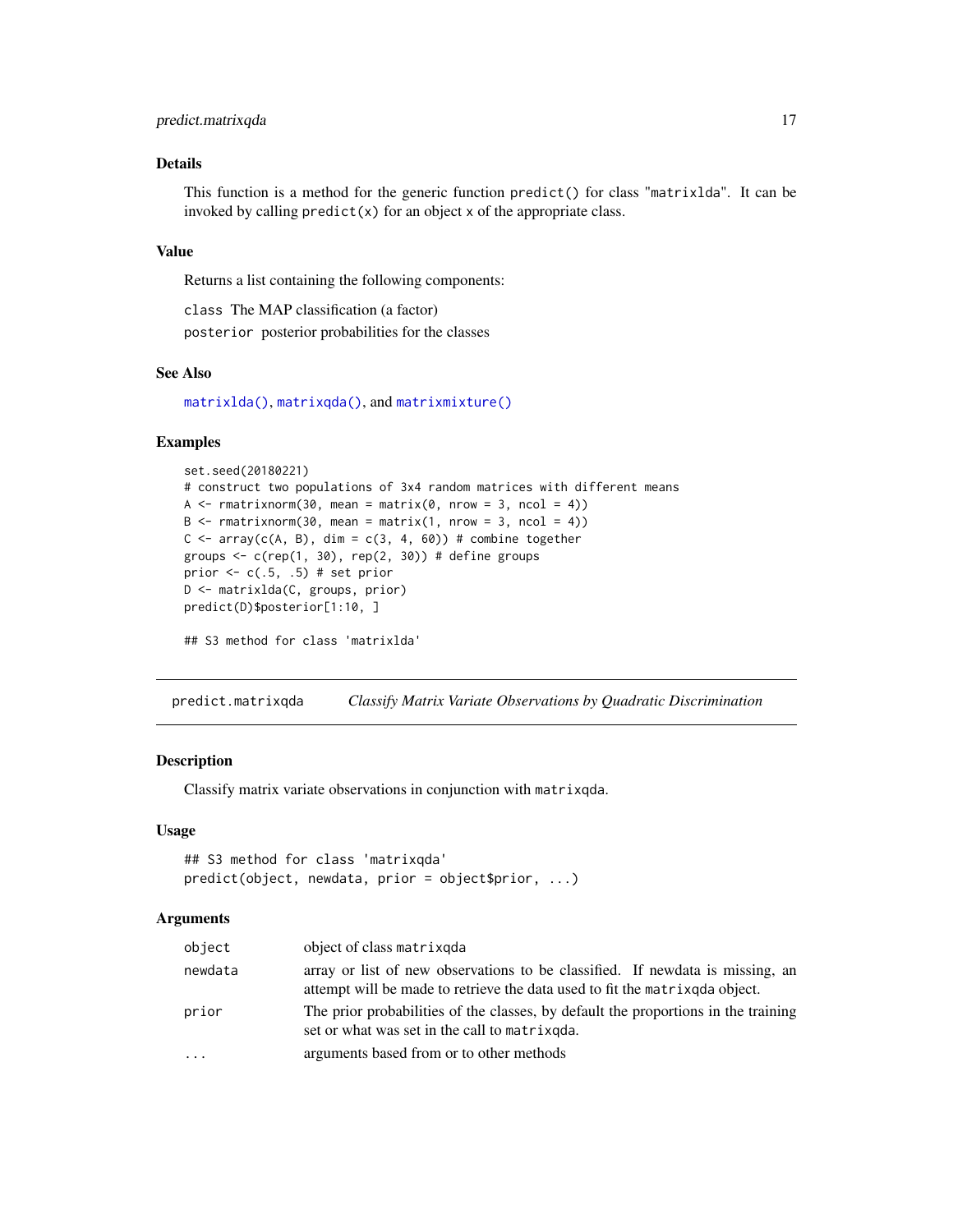#### <span id="page-17-0"></span>Details

This function is a method for the generic function predict() for class "matrixqda". It can be invoked by calling  $predict(x)$  for an object x of the appropriate class.

#### Value

Returns a list containing the following components:

class The MAP classification (a factor)

posterior posterior probabilities for the classes

#### See Also

[matrixlda\(\)](#page-4-1), [matrixqda\(\)](#page-9-1), and [matrixmixture\(\)](#page-6-1)

#### Examples

```
set.seed(20180221)
# construct two populations of 3x4 random matrices with different means
A \le - rmatrixnorm(30, mean = matrix(0, nrow = 3, ncol = 4))
B \leq -r matrixnorm(30, mean = matrix(1, nrow = 3, ncol = 4))
C \le -\arctan(C(A, B), \dim = c(3, 4, 60)) # combine together
groups \leq c(rep(1, 30), rep(2, 30)) # define groups
prior <-c(.5, .5) # set prior
D <- matrixqda(C, groups, prior) # fit model
predict(D)$posterior[1:10, ] # predict, show results of first 10
## S3 method for class "matrixqda"
```
<span id="page-17-1"></span>rmatrixinvt *Distribution functions for matrix variate inverted t distributions*

#### Description

Generate random samples from the inverted matrix variate t distribution or compute densities.

#### Usage

```
rmatrixinvt(
 n,
  df,
 mean,
 L = diag(dim(as.matrix(mean))[1]),R = diag(dim(as.matrix(mean))[2]),U = L %*% t(L),
  V = t(R) %*% R,
  list = FALSE,
  array = NULL
```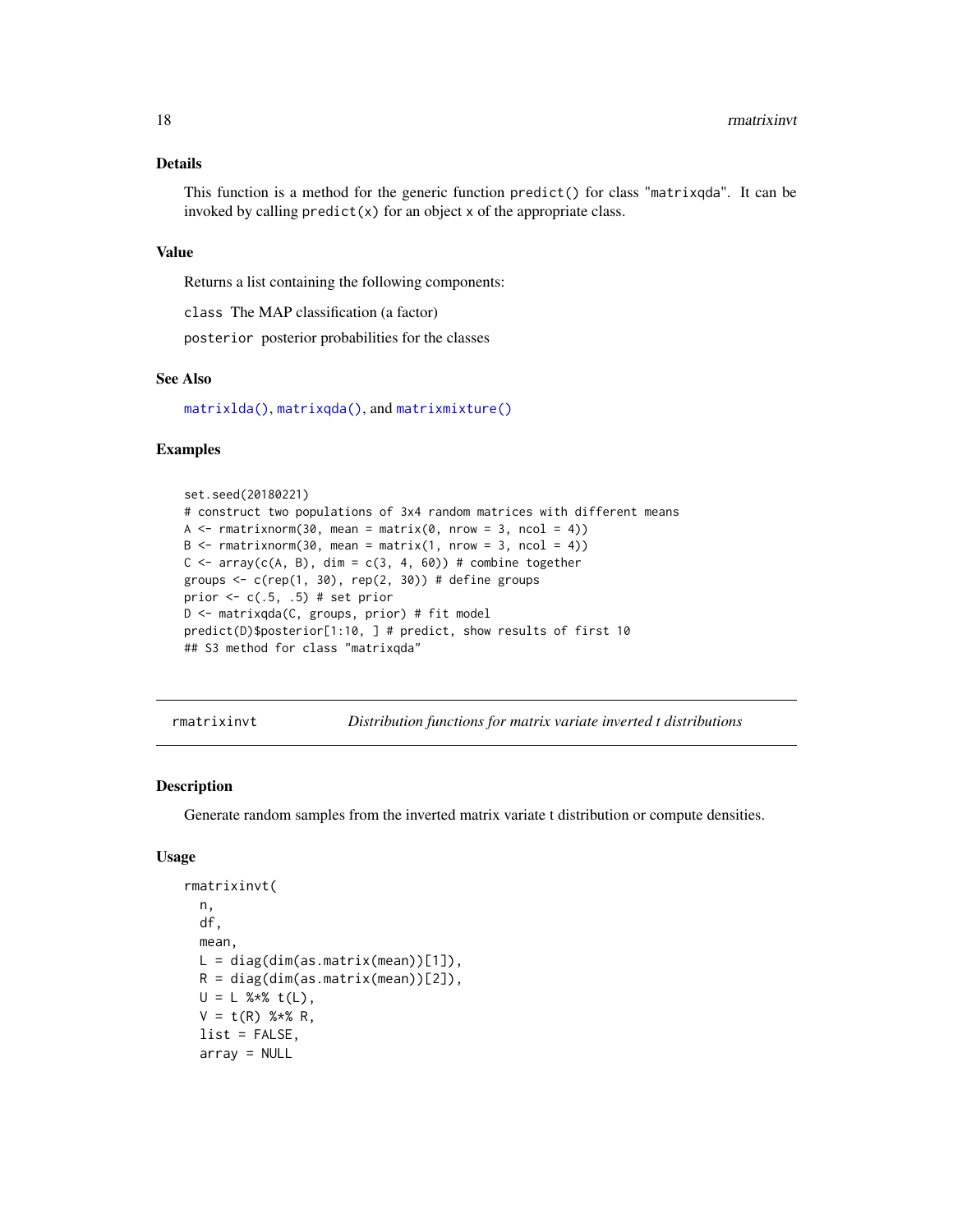#### rmatrixinvt the contract of the contract of the contract of the contract of the contract of the contract of the contract of the contract of the contract of the contract of the contract of the contract of the contract of th

```
\mathcal{L}dmatrixinvt(
  x,
 df,
 mean = matrix(0, p, n),
 L = diag(p),
 R = diag(n),
 U = L %*% t(L),V = t(R) %*% R,
 log = FALSE
\mathcal{E}
```
#### Arguments

| n        | number of observations for generation                                                                                                                                                                                |
|----------|----------------------------------------------------------------------------------------------------------------------------------------------------------------------------------------------------------------------|
| df       | degrees of freedom ( $> 0$ , may be non-integer), df = 0, Inf is allowed and will<br>return a normal distribution.                                                                                                   |
| mean     | $p \times q$ This is really a 'shift' rather than a mean, though the expected value will<br>be equal to this if $df > 2$                                                                                             |
| L        | $p \times p$ matrix specifying relations among the rows. By default, an identity matrix.                                                                                                                             |
| R        | $q \times q$ matrix specifying relations among the columns. By default, an identity<br>matrix.                                                                                                                       |
| U        | $LL^T$ - $p \times p$ positive definite matrix for rows, computed from L if not specified.                                                                                                                           |
| V        | $R^TR$ - $q \times q$ positive definite matrix for columns, computed from R if not<br>specified.                                                                                                                     |
| list     | Defaults to FALSE. If this is TRUE, then the output will be a list of matrices.                                                                                                                                      |
| array    | If $n = 1$ and this is not specified and list is FALSE, the function will return a<br>matrix containing the one observation. If $n > 1$ , should be the opposite of list<br>. If list is TRUE, this will be ignored. |
| $\times$ | quantile for density                                                                                                                                                                                                 |
| log      | logical; in dmatrixt, if TRUE, probabilities p are given as log(p).                                                                                                                                                  |
|          |                                                                                                                                                                                                                      |

#### Value

rmatrixinvt returns either a list of  $n \, p \times q$  matrices or a  $p \times q \times n$  array.

dmatrixinvt returns the density at x.

#### References

Gupta, Arjun K, and Daya K Nagar. 1999. Matrix Variate Distributions. Vol. 104. CRC Press. ISBN:978-1584880462

Dickey, James M. 1967. "Matricvariate Generalizations of the Multivariate t Distribution and the Inverted Multivariate t Distribution." Ann. Math. Statist. 38 (2): 511–18. doi: [10.1214/aoms/](https://doi.org/10.1214/aoms/1177698967) [1177698967](https://doi.org/10.1214/aoms/1177698967)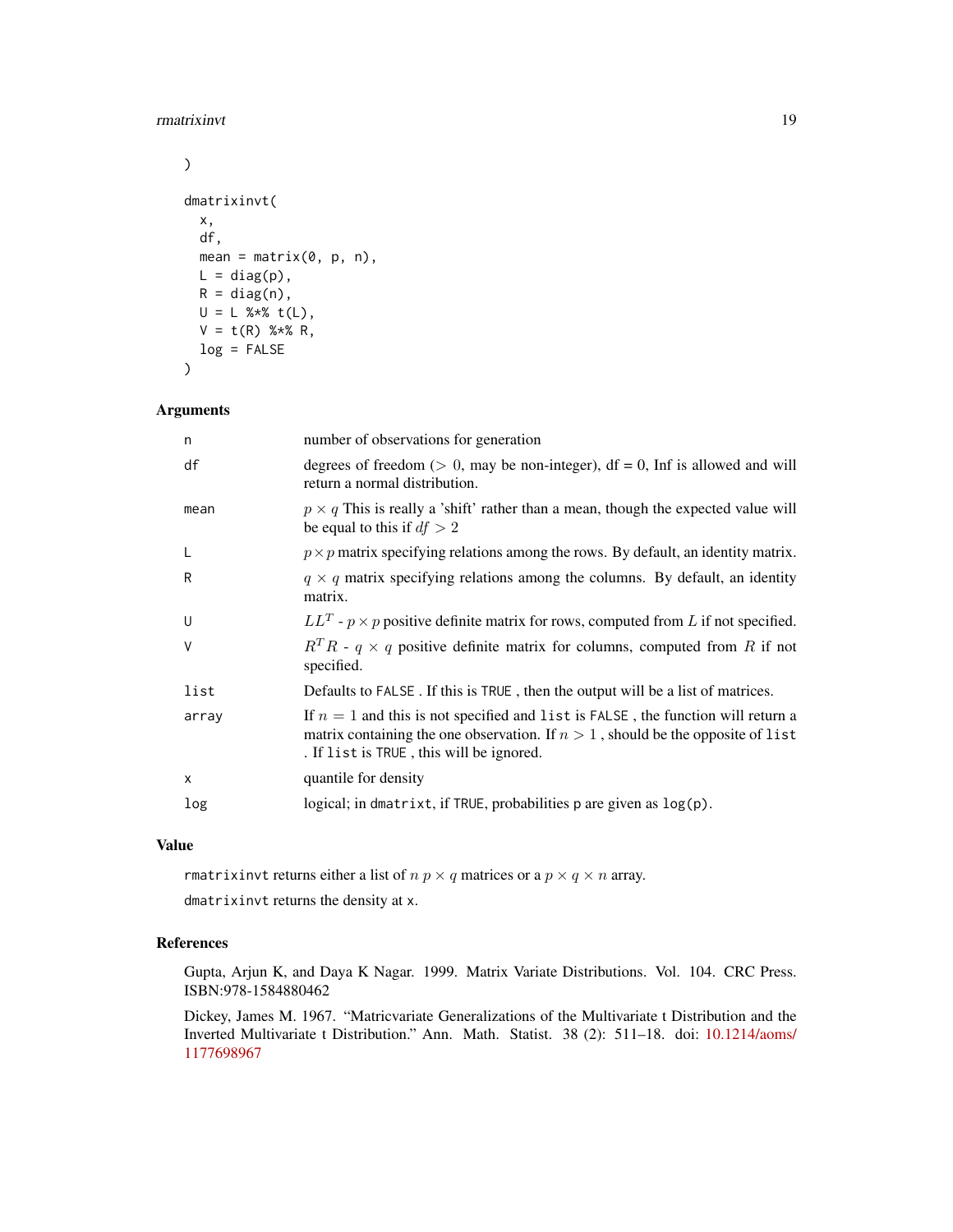#### See Also

```
rmatrixnorm(), rmatrixt(), and stats::Distributions().
```
#### Examples

```
# an example of drawing from the distribution and computing the density.
A \leq rmatrixinvt(n = 2, df = 10, diag(4))
dmatrixinvt(A[, , 1], df = 10, mean = diag(4))
```
<span id="page-19-1"></span>rmatrixnorm *Matrix variate Normal distribution functions*

#### Description

Density and random generation for the matrix variate normal distribution

#### Usage

```
rmatrixnorm(
 n,
 mean,
 L = diag(dim(as.matrix(mean))[1]),R = diag(dim(as.matrix(mean))[2]),U = L %*% t(L),
 V = t(R) %*% R,
 list = FALSE,
 array = NULL,
  force = FALSE
)
dmatrixnorm(
 x,
 mean = matrix(0, p, n),
 L = diag(p),
 R = diag(n),
 U = L %*% t(L),
 V = t(R) %*% R,
 log = FALSE\mathcal{L}
```

| n    | number of observations to generate - must be a positive integer.                               |
|------|------------------------------------------------------------------------------------------------|
| mean | $p \times q$ matrix of means                                                                   |
| L.   | $p \times p$ matrix specifying relations among the rows. By default, an identity matrix.       |
| R    | $q \times q$ matrix specifying relations among the columns. By default, an identity<br>matrix. |

<span id="page-19-0"></span>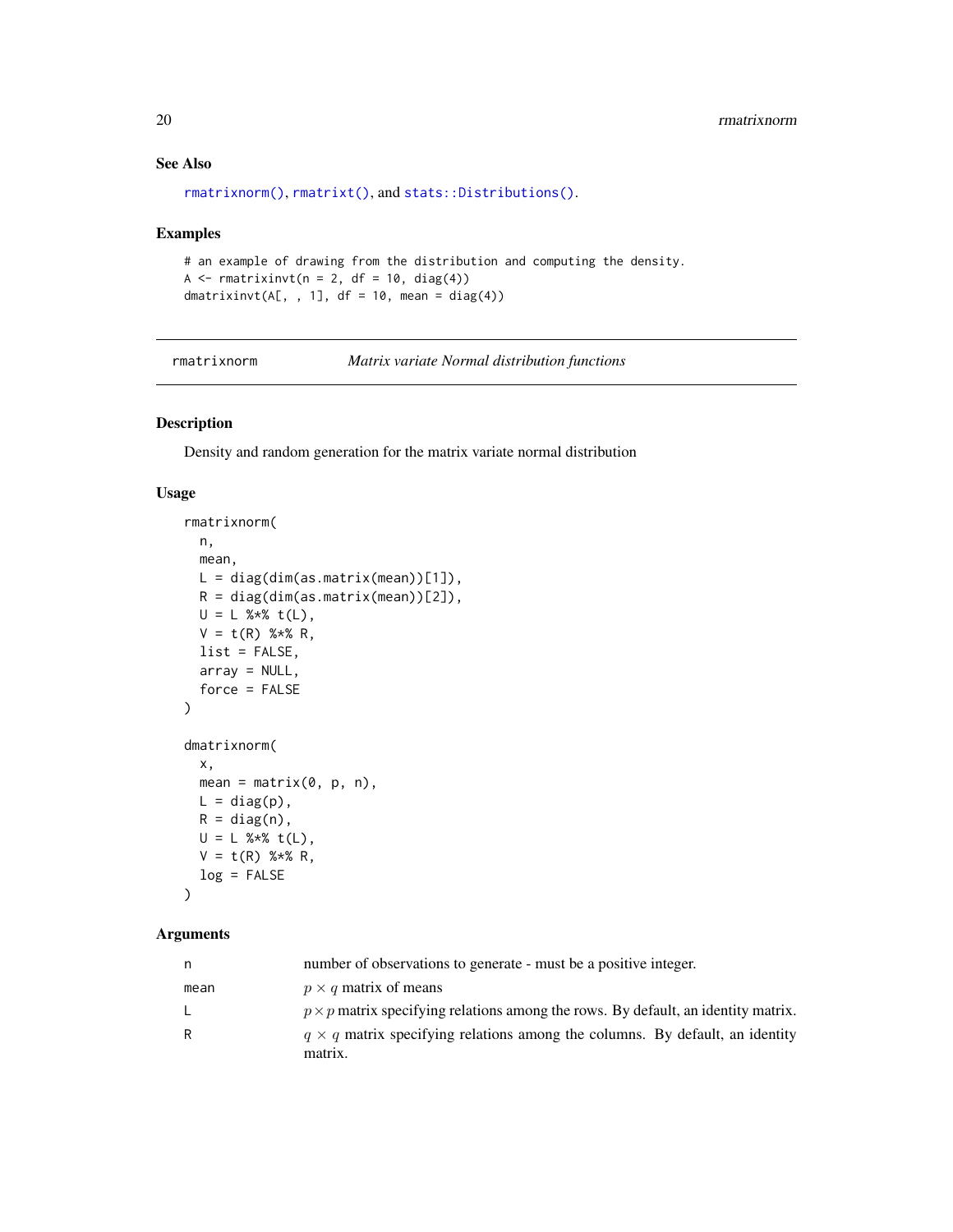#### <span id="page-20-0"></span>rmatrixnorm 21

| U            | $LL^T$ - $p \times p$ positive definite variance-covariance matrix for rows, computed<br>from $L$ if not specified.                                                                                                                                                                          |
|--------------|----------------------------------------------------------------------------------------------------------------------------------------------------------------------------------------------------------------------------------------------------------------------------------------------|
| $\vee$       | $R^T R$ - $q \times q$ positive definite variance-covariance matrix for columns, computed<br>from $R$ if not specified.                                                                                                                                                                      |
| list         | Defaults to FALSE. If this is TRUE, then the output will be a list of matrices.                                                                                                                                                                                                              |
| array        | If $n = 1$ and this is not specified and list is FALSE, the function will return a<br>matrix containing the one observation. If $n > 1$ , should be the opposite of list<br>. If list is TRUE, this will be ignored.                                                                         |
| force        | If TRUE, will take the input of L and/or R directly - otherwise computes U and<br>V and uses Cholesky decompositions. Useful for generating degenerate normal<br>distributions. Will also override concerns about potentially singular matrices<br>unless they are not, in fact, invertible. |
| $\mathsf{x}$ | quantile for density                                                                                                                                                                                                                                                                         |
| log          | logical; if TRUE, probabilities $p$ are given as $log(p)$ .                                                                                                                                                                                                                                  |

#### Value

rmatrixnorm returns either a list of  $n \, p \times q$  matrices or a  $p \times q \times n$  array.

## dmatrixnorm returns the density at x.

#### References

Gupta, Arjun K, and Daya K Nagar. 1999. Matrix Variate Distributions. Vol. 104. CRC Press. ISBN:978-1584880462

#### See Also

[rmatrixt\(\)](#page-21-1), [rmatrixinvt\(\)](#page-17-1), [rnorm\(\)](#page-0-0) and [stats::Distributions\(\)](#page-0-0)

```
set.seed(20180202)
# a draw from a matrix variate normal with a certain mean
# and row-wise covariance
rmatrixnorm(
  n = 1, mean = matrix(c(100, 0, -100, 0, 25, -1000), nrow = 2),
  L = matrix(c(2, 1, 0, .1), nrow = 2), list = FALSE)
set.seed(20180202)
# another way of specifying this - note the output is equivalent
A <- rmatrixnorm(
  n = 10, mean = matrix(c(100, 0, -100, 0, 25, -1000), nrow = 2),
  L = matrix(c(2, 1, 0, .1), nrow = 2), list = TRUE\mathcal{L}A[[1]]
# demonstrating the dmatrixnorm function
dmatrixnorm(A[[1]],
 mean = matrix(c(100, 0, -100, 0, 25, -1000), nrow = 2),
  L = matrix(c(2, 1, 0, .1), nrow = 2), log = TRUE\mathcal{L}
```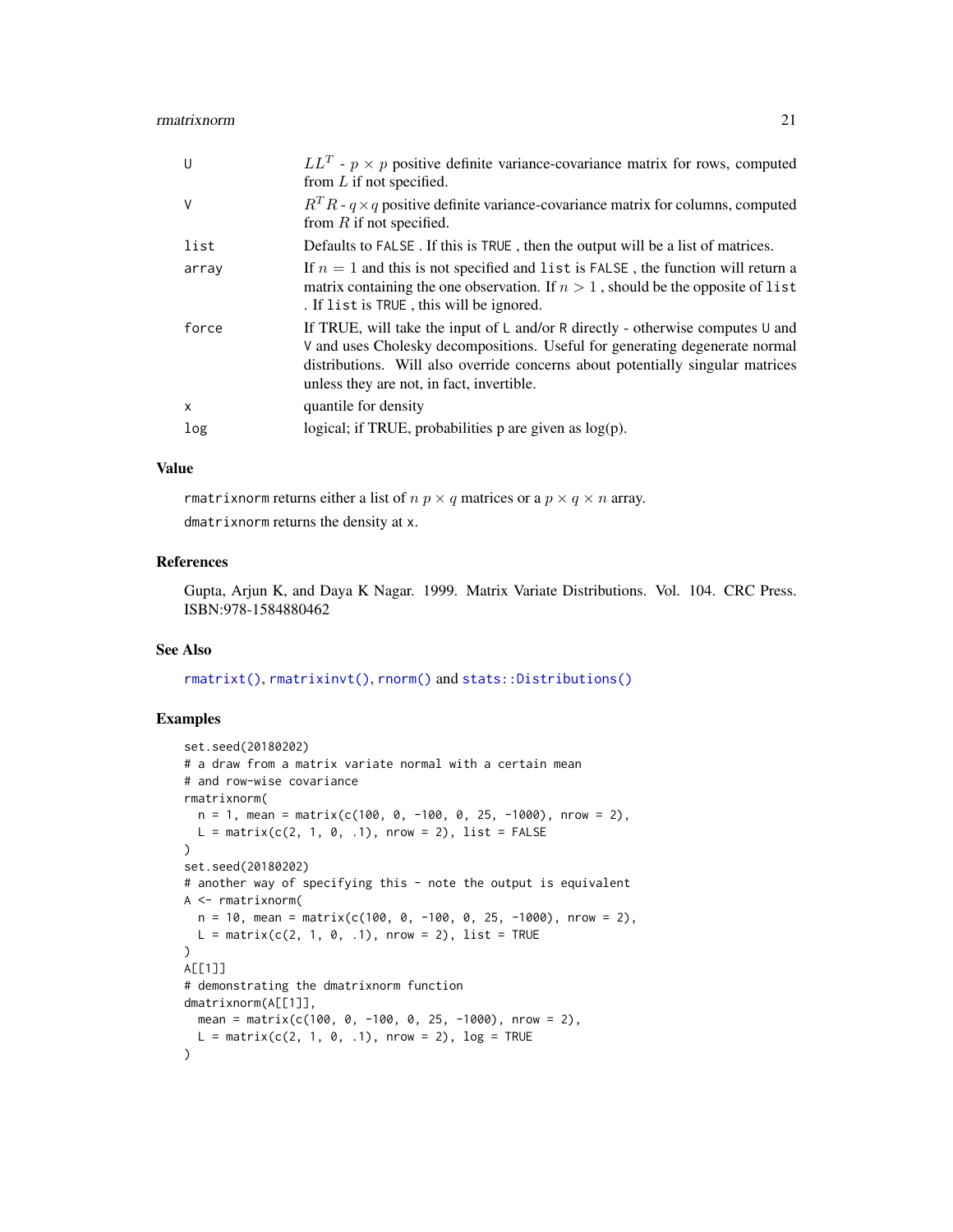<span id="page-21-1"></span><span id="page-21-0"></span>

Density and random generation for the matrix variate t distribution.

#### Usage

```
rmatrixt(
 n,
 df,
 mean,
 L = diag(dim(as.matrix(mean))[1]),
 R = diag(dim(as.matrix(mean))[2]),
 U = L %*% t(L),
 V = t(R) %*% R,
 list = FALSE,
 array = NULL,
 force = FALSE
\overline{\phantom{a}}dmatrixt(
 x,
 df,
 mean = matrix(0, p, n),L = diag(p),
 R = diag(n),
 U = L %*% t(L),
 V = t(R) %*% R,
 log = FALSE
\mathcal{L}
```

| n    | number of observations for generation                                                                                    |
|------|--------------------------------------------------------------------------------------------------------------------------|
| df   | degrees of freedom ( $> 0$ , may be non-integer), df = 0, Inf is allowed and will<br>return a normal distribution.       |
| mean | $p \times q$ This is really a 'shift' rather than a mean, though the expected value will<br>be equal to this if $df > 2$ |
| L    | $p \times p$ matrix specifying relations among the rows. By default, an identity matrix.                                 |
| R    | $q \times q$ matrix specifying relations among the columns. By default, an identity<br>matrix.                           |
| U    | $LL^T$ - $p \times p$ positive definite matrix for rows, computed from L if not specified.                               |
| ٧    | $R^TR$ - $q \times q$ positive definite matrix for columns, computed from R if not<br>specified.                         |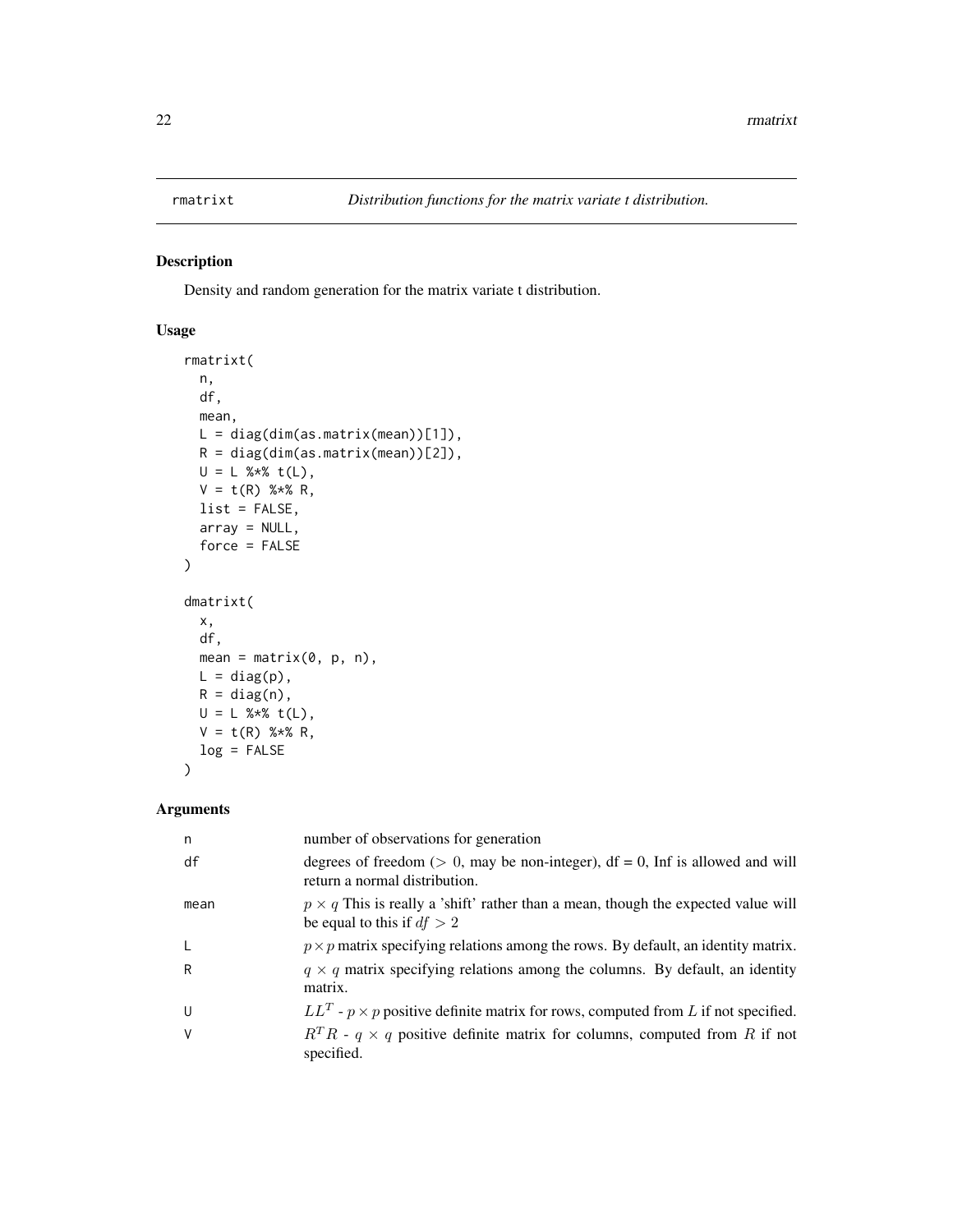#### <span id="page-22-0"></span>rmatrixt 23

| list         | Defaults to FALSE. If this is TRUE, then the output will be a list of matrices.                                                                                                                                                                                                  |
|--------------|----------------------------------------------------------------------------------------------------------------------------------------------------------------------------------------------------------------------------------------------------------------------------------|
| array        | If $n = 1$ and this is not specified and list is FALSE, the function will return a<br>matrix containing the one observation. If $n > 1$ , should be the opposite of list<br>. If list is TRUE, this will be ignored.                                                             |
| force        | In rmatrix: if TRUE, will take the input of R directly - otherwise uses V and uses<br>Cholesky decompositions. Useful for generating degenerate t-distributions. Will<br>also override concerns about potentially singular matrices unless they are not, in<br>fact, invertible. |
| $\mathsf{x}$ | quantile for density                                                                                                                                                                                                                                                             |
| log          | logical; in dmatrixt, if TRUE, probabilities $p$ are given as $log(p)$ .                                                                                                                                                                                                         |

#### Details

The matrix t-distribution is parameterized slightly differently from the univariate and multivariate t-distributions

• the variance is scaled by a factor of 1/df. In this parameterization, the variance for a  $1 \times 1$ matrix variate t-distributed random variable with identity variance matrices is  $1/(df - 2)$ instead of  $df/(df - 2)$ . A Central Limit Theorem for the matrix variate T is then that as df goes to infinity,  $MVT(0, df, I_p, df * I_q)$  converges to  $MVN(0, I_p, I_q)$ .

#### Value

rmatrixt returns either a list of  $n \, p \times q$  matrices or a  $p \times q \times n$  array. dmatrixt returns the density at x.

#### References

Gupta, Arjun K, and Daya K Nagar. 1999. Matrix Variate Distributions. Vol. 104. CRC Press. ISBN:978-1584880462

Dickey, James M. 1967. "Matricvariate Generalizations of the Multivariate t Distribution and the Inverted Multivariate t Distribution." Ann. Math. Statist. 38 (2): 511–18. doi: [10.1214/aoms/](https://doi.org/10.1214/aoms/1177698967) [1177698967](https://doi.org/10.1214/aoms/1177698967)

#### See Also

[rmatrixnorm\(\)](#page-19-1), [rmatrixinvt\(\)](#page-17-1),[rt\(\)](#page-0-0) and [stats::Distributions\(\)](#page-0-0).

```
set.seed(20180202)
# random matrix with df = 10 and the given mean and L matrix
rmatrixt(
 n = 1, df = 10, mean = matrix(c(100, 0, -100, 0, 25, -1000), nrow = 2),
 L = matrix(c(2, 1, 0, .1), nrow = 2), list = FALSE)
# comparing 1-D distribution of t to matrix
summary(rt(n = 100, df = 10))
summary(rmatrixt(n = 100, df = 10, matrix(0)))
```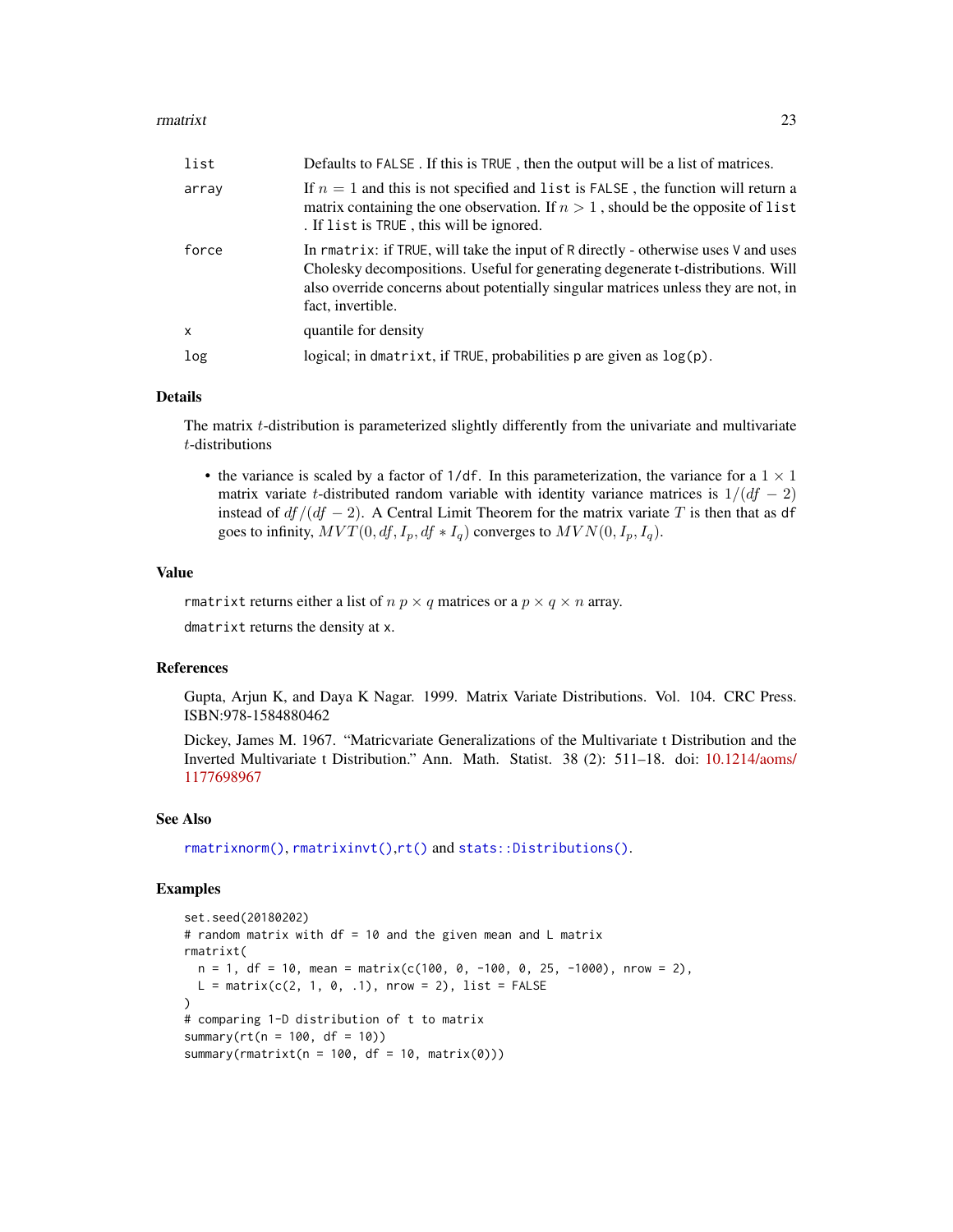24 rmatrixt control and the control of the control of the control of the control of the control of the control of the control of the control of the control of the control of the control of the control of the control of the

```
# demonstrating equivalence of 1x1 matrix t to usual t
set.seed(20180204)
x \leq -r matrixt(n = 1, mean = matrix(0), df = 1)
dt(x, 1)
dmatrixt(x, df = 1)
```